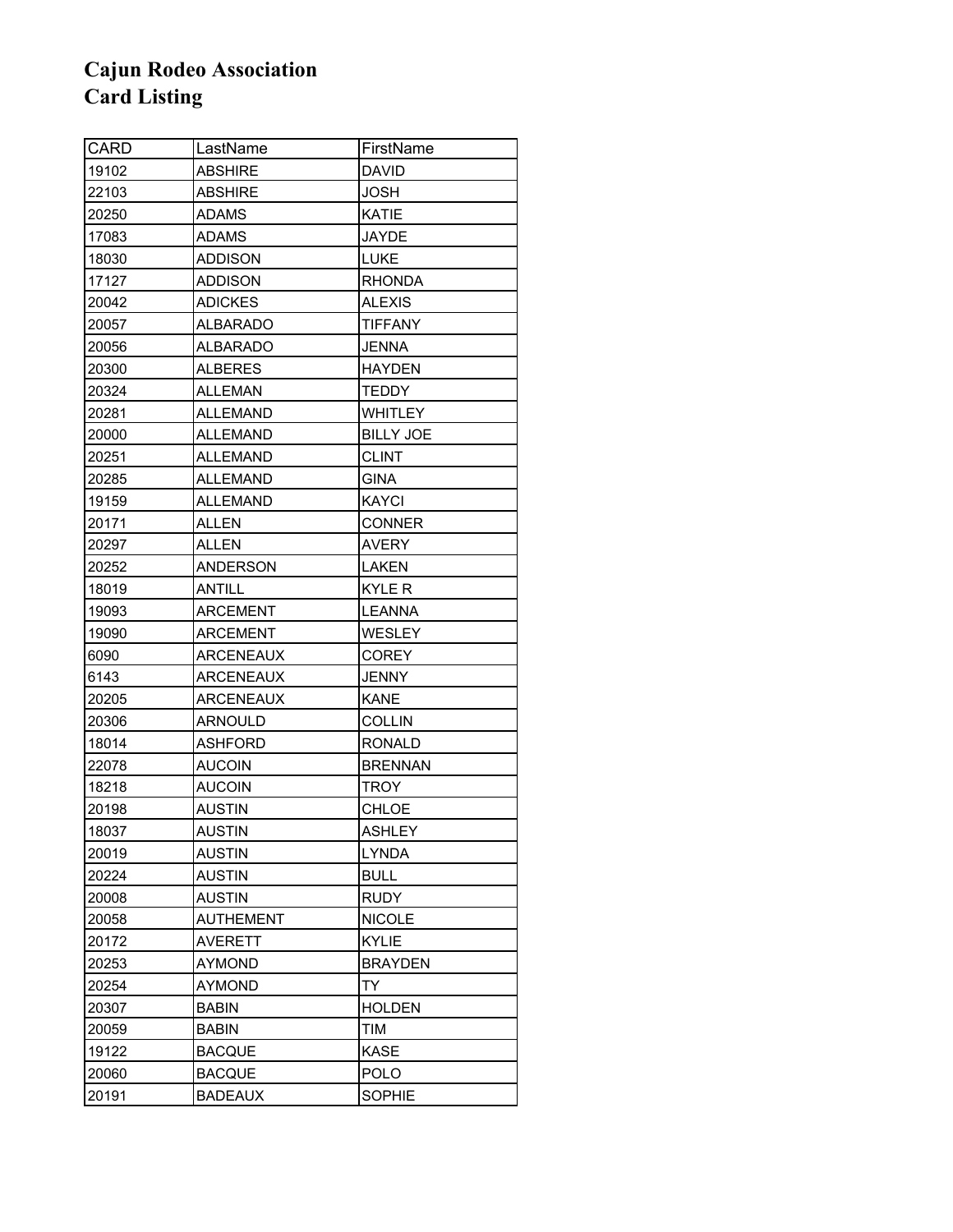| 20062 | <b>BAEZA</b>        | <b>TYLER</b>     |
|-------|---------------------|------------------|
| 6188  | <b>BAHAM</b>        | <b>MARCEL</b>    |
| 19121 | <b>BAHAM</b>        | <b>WYATT</b>     |
| 18259 | BAIAMONTE           | <b>JOE</b>       |
| 20061 | <b>BALLARD</b>      | <b>COURTNEY</b>  |
| 20021 | <b>BANKSTON</b>     | MILLIE           |
| 17132 | <b>BARKER</b>       | <b>REESE</b>     |
| 17121 | <b>BARLOW</b>       | WESLEY           |
| 22015 | <b>BARNES</b>       | <b>ANTHONY</b>   |
| 17123 | <b>BASS</b>         | <b>ROBBIE</b>    |
| 20286 | <b>BATES</b>        | TATE             |
| 19252 | <b>BECK</b>         | SALLY            |
| 19244 | <b>BECK</b>         | <b>WYATT</b>     |
| 19241 | <b>BECK</b>         | JASON            |
| 20173 | <b>BECNEL</b>       | <b>MACKENZIE</b> |
| 20194 | <b>BEGNAUD</b>      | JARED            |
| 22079 | <b>BELGARD</b>      | TILEUR           |
| 22093 | BELL                | <b>JESSICA</b>   |
| 6198  | <b>BELLARD</b>      | CASSIE           |
| 17034 | <b>BENNETT</b>      | <b>CHRIS</b>     |
| 22116 | <b>BENOIT</b>       | <b>DEMI</b>      |
| 20063 | <b>BENOIT</b>       | <b>CHEYENNE</b>  |
| 22080 | <b>BERARD</b>       | <b>KEVIN</b>     |
| 20308 | <b>BERNARD</b>      | LANCE            |
| 6173  | <b>BERRY III</b>    | <b>JAMES</b>     |
| 20174 | <b>BERTRAND</b>     | LANCE            |
| 20209 | <b>BILLEAUDEAUX</b> | <b>DAN</b>       |
| 20175 | <b>BISHOP</b>       | <b>DARLA</b>     |
| 20022 | <b>BLACKMER</b>     | <b>JOHN</b>      |
| 20309 | <b>BLANCHARD</b>    | AMBER            |
| 20193 | <b>BLANCHET</b>     | <b>MICHELLE</b>  |
| 18141 | <b>BONNETTE</b>     | <b>DUSTIN</b>    |
| 20064 | <b>BOOKER</b>       | <b>KRISTIN</b>   |
| 22102 | <b>BOONE</b>        | JUSTIN           |
| 22118 | <b>BORDELON</b>     | <b>DREW</b>      |
| 17126 | <b>BORDEN</b>       | MASON            |
| 20065 | <b>BORRES</b>       | CHASE            |
| 18169 | <b>BOUDOIN</b>      | VALARIE          |
| 20066 | <b>BOUDREAUX</b>    | TRENT            |
| 19231 | <b>BOUDREAUX</b>    | LEVI             |
| 22034 | <b>BOUDREAUX</b>    | <b>MADISON</b>   |
| 19258 | <b>BOUDREAUX</b>    | <b>JOLIE</b>     |
| 22092 | <b>BOUDREAUX</b>    | <b>LIBBI</b>     |
| 22035 | <b>BOUDREAUX</b>    | GRANT            |
| 19230 | <b>BOUDREAUX</b>    | KELSEY           |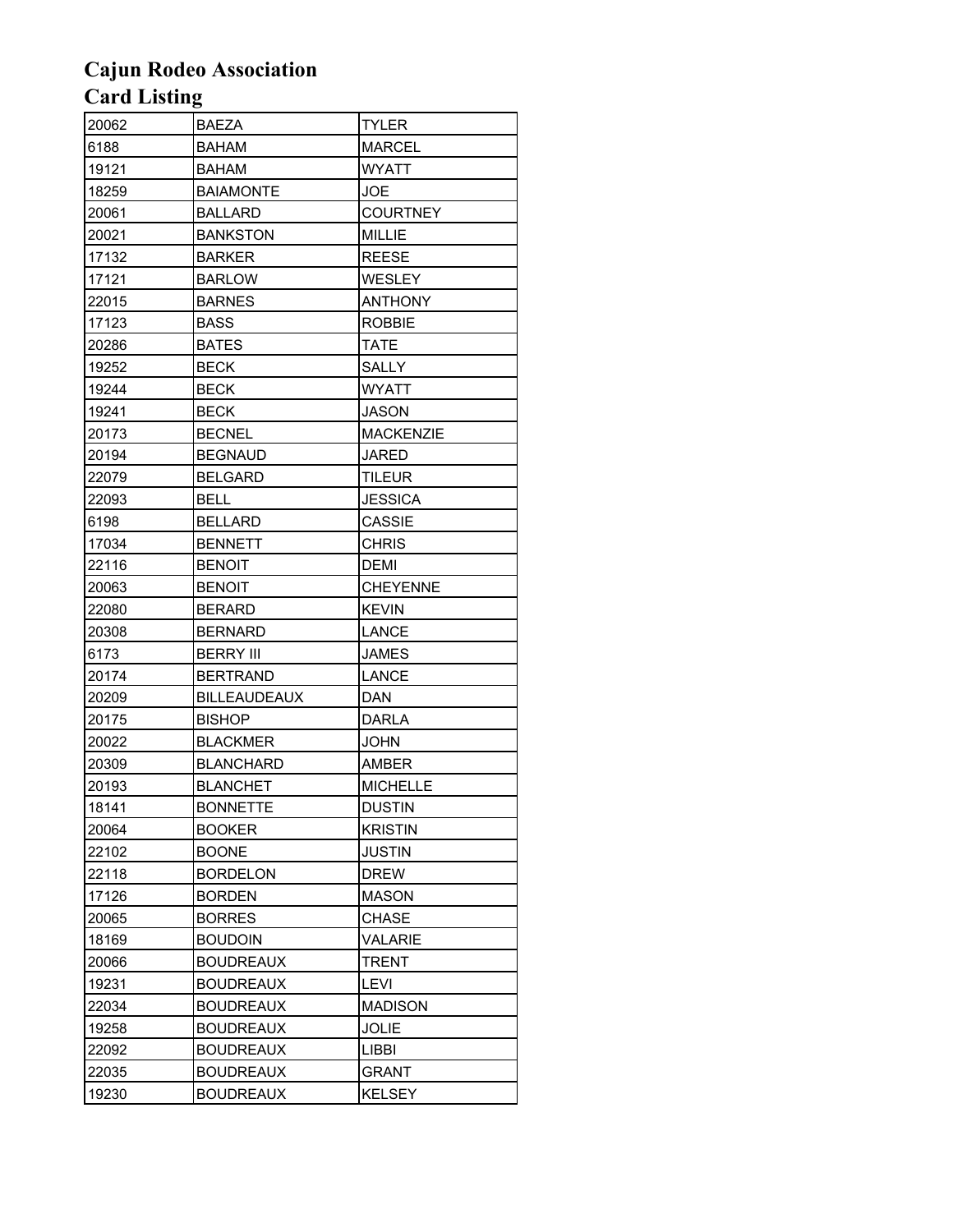| 17133 | <b>BOURG</b>       | EMILY                  |
|-------|--------------------|------------------------|
| 18172 | <b>BOURGEOIS</b>   | <b>TRAVIS</b>          |
| 20067 | <b>BOURQUE</b>     | <b>BRODY</b>           |
| 20068 | <b>BOURQUE</b>     | <b>DONNA</b>           |
| 20100 | <b>BOURQUE</b>     | TY.                    |
| 20215 | <b>BOYER</b>       | <b>MATTHEW</b>         |
| 22056 | <b>BRADSHAW</b>    | ANNA                   |
| 19094 | <b>BRASHEAR</b>    | <b>KELSEY</b>          |
| 19222 | <b>BREAUX</b>      | <b>HEATH</b>           |
| 17155 | <b>BREAUX</b>      | LONNIE                 |
| 19047 | <b>BREAUX</b>      | <b>GLENN</b>           |
| 20070 | <b>BREAUX</b>      | KATTI                  |
| 20023 | <b>BREAUX</b>      | CHAD                   |
| 20069 | <b>BREAUX</b>      | JAKE                   |
| 6058  | <b>BREAUX</b>      | TREY                   |
| 19056 | <b>BREEDEN</b>     | <b>RILEY</b>           |
| 22104 | <b>BRIDGES</b>     | <b>BLAKE</b>           |
| 22016 | <b>BRIGGS</b>      | TERRY                  |
| 6047  | BRILEY             | <b>NOAH</b>            |
| 20225 | <b>BRISTER</b>     | CADE                   |
| 22063 | <b>BRITT</b>       | <b>MADELINE</b>        |
| 6021  | <b>BROOKS</b>      | WILLIE                 |
| 20290 | <b>BROUILLETTE</b> | <b>OWEN</b>            |
| 20072 | <b>BROUSSARD</b>   | <b>JAYDEN</b>          |
| 18142 | BROUSSARD          | <b>BRIAN</b>           |
| 20326 | <b>BROUSSARD</b>   | <b>TRENT</b>           |
| 20325 | <b>BROUSSARD</b>   | <b>COOPER</b>          |
| 20256 | BROUSSARD          | <b>GINNY</b>           |
| 19039 | <b>BROUSSARD</b>   | <b>DAVE</b>            |
| 22036 | BROUSSARD          | <b>LAUREN</b>          |
| 20071 | <b>BROUSSARD</b>   | <b>DOMINIC</b>         |
| 19097 | <b>BROWN</b>       | <b>RANCE</b>           |
| 22105 | <b>BROWN</b>       | <b>LIONEL</b>          |
| 6131  | <b>BROWN</b>       | <b>JOEY</b>            |
| 20226 | <b>BROWN JR</b>    | <b>LIONEL</b>          |
| 6104  | <b>BROWNING</b>    | <b>JANA</b>            |
| 20043 | <b>BRUMFIELD</b>   | RILEY                  |
| 22081 | <b>BRUNSON</b>     | BART                   |
| 6123  | <b>BRYANT</b>      | <b>RACHEL</b>          |
| 22002 | <b>BRYANT</b>      | <b>KENNETH "KENNY"</b> |
| 20227 | <b>BULLER</b>      | <b>BRITT</b>           |
| 20010 | <b>BULLIARD</b>    | TRUDY                  |
| 20073 | <b>BULLIARD</b>    | <b>KELLY ANN</b>       |
| 20074 | <b>BURKS</b>       | <b>SARA</b>            |
| 6183  | <b>BURKS</b>       | <b>ANDREW</b>          |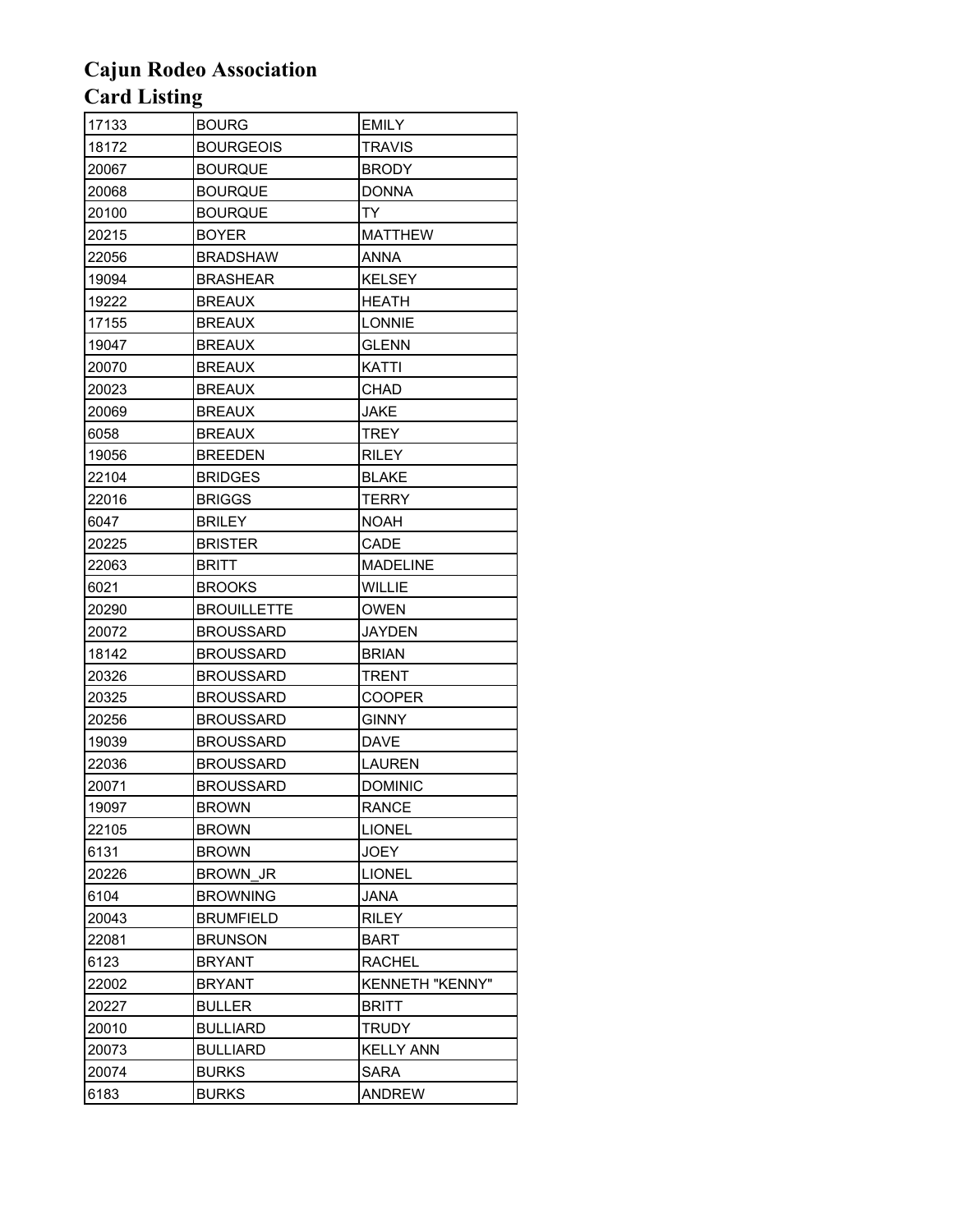| 6056  | <b>BURNS</b>     | <b>JOSH</b>      |
|-------|------------------|------------------|
| 20204 | <b>BURNS</b>     | <b>BONNIE</b>    |
| 22115 | <b>BURNS</b>     | <b>STACI</b>     |
| 20075 | <b>BURSON</b>    | <b>MEGAN</b>     |
| 20176 | <b>BYRAM</b>     | <b>DEVIN</b>     |
| 19139 | CALCOTE          | <b>CRICKET</b>   |
| 6036  | CALLAIS          | <b>RAYMOND</b>   |
| 6063  | <b>CAMPBELL</b>  | <b>GAVIN</b>     |
| 20076 | CAMPBELL         | COURTNEY         |
| 17178 | CANEZARO         | <b>AUSTIN</b>    |
| 17118 | <b>CARLIN</b>    | <b>RYLEE</b>     |
| 17119 | <b>CARLIN</b>    | <b>MISTY</b>     |
| 22017 | <b>CARLISLE</b>  | <b>BUSTER</b>    |
| 22082 | CARLISLE         | <b>RANDALL</b>   |
| 22018 | <b>CARLSON</b>   | KEITH            |
| 19232 | CARO             | CALEB            |
| 19233 | CARO             | <b>DEVIN</b>     |
| 20310 | CARRET           | <b>DRAKE</b>     |
| 20077 | <b>CARRIER</b>   | COLT             |
| 18243 | <b>CARRIER</b>   | <b>STONEWALL</b> |
| 20257 | CARRIERE         | <b>MILES</b>     |
| 20078 | CASWELL          | <b>DUSTIN</b>    |
| 17088 | CEDOTAL          | <b>LEANN</b>     |
| 17090 | <b>CHAMPAGNE</b> | <b>DANIELLE</b>  |
| 20044 | CHAMPAGNE        | JULIA            |
| 18051 | <b>CHAMPAGNE</b> | TED              |
| 20079 | <b>CHATELAIN</b> | LANE             |
| 19203 | <b>CHAUVIN</b>   | <b>BLAKE</b>     |
| 17177 | <b>CHISOLM</b>   | <b>JOHN</b>      |
| 17060 | CHOUEST          | ALLIE            |
| 19013 | <b>CLARK</b>     | <b>ALYSON</b>    |
| 17018 | CLEMENT          | <b>TIMMY</b>     |
| 20013 | <b>CLEMENT</b>   | TONY B.          |
| 19271 | <b>CLIBURN</b>   | <b>ALLIE</b>     |
| 19272 | <b>CLIBURN</b>   | CHAD             |
| 6181  | COLE             | <b>JOE</b>       |
| 6182  | COLE             | <b>JOSEPH</b>    |
| 22106 | <b>COLLINS</b>   | <b>HAYES</b>     |
| 18219 | <b>COMEAUX</b>   | KALE             |
| 20081 | <b>COMEAUX</b>   | CHAD             |
| 20080 | <b>COMEAUX</b>   | <b>BRAXTON</b>   |
| 20024 | <b>COMEAUX</b>   | ZAYNE            |
| 20244 | <b>CONNER</b>    | COLBY            |
| 22100 | <b>COOPER</b>    | CAREY            |
| 6128  | <b>COOPER</b>    | <b>ASHTON</b>    |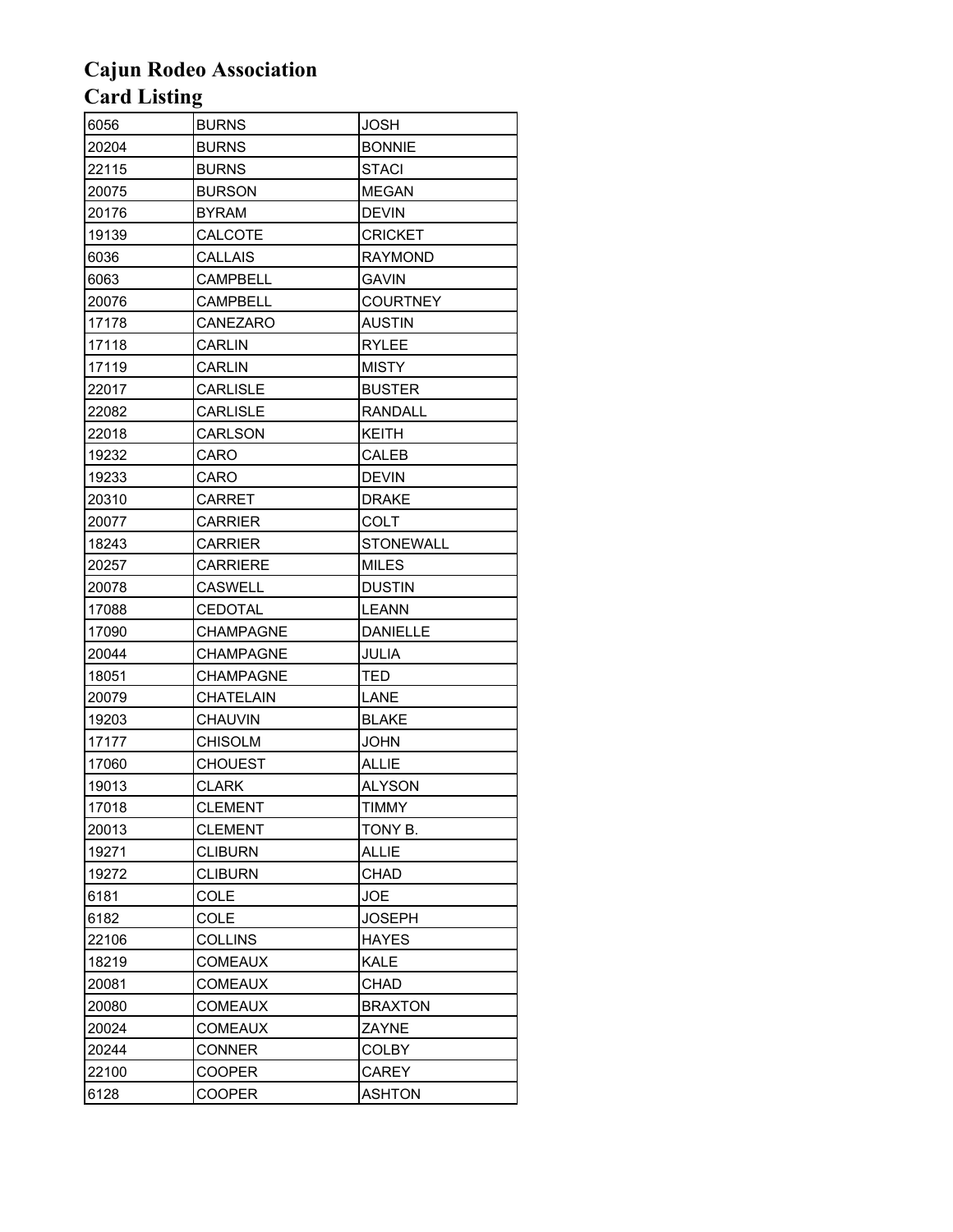| 17137 | <b>COOPER</b>     | JANE            |
|-------|-------------------|-----------------|
| 20311 | CORBELLO          | <b>STEVEN</b>   |
| 20202 | <b>CORKERN</b>    | ZEB             |
| 19114 | <b>CORKERN</b>    | <b>EMALEIGH</b> |
| 19107 | <b>CORKERN</b>    | JUD             |
| 6205  | CORMIER           | T-BOB           |
| 20258 | <b>CORMIER</b>    | <b>BROOKE</b>   |
| 22019 | <b>CORMIER</b>    | <b>KAYLEE</b>   |
| 20228 | CORMIER           | TRENT           |
| 19251 | <b>COURVILLE</b>  | CAROLINE        |
| 22075 | COVALT            | CALVIN 'CJ'     |
| 20210 | <b>COVALT</b>     | COBY            |
| 20025 | <b>CRAIG</b>      | <b>CLINT</b>    |
| 20026 | <b>CRAIG</b>      | LAUREN          |
| 20082 | <b>CROCHET</b>    | GABE            |
| 22062 | <b>CURRINGTON</b> | JAKE            |
| 22057 | <b>CURRINGTON</b> | <b>CONNOR</b>   |
| 20218 | <b>DAHOZY</b>     | <b>BROOKS</b>   |
| 20083 | <b>DAIGLE</b>     | SADIE           |
| 20312 | <b>DAIGLE</b>     | <b>OWEN</b>     |
| 18054 | DARTEZ            | <b>TYLER</b>    |
| 20084 | D'AUGEREAU        | LOGAN           |
| 20085 | DAVIDSON          | ASHLEY          |
| 20009 | <b>DAVIDSON</b>   | <b>GARRETT</b>  |
| 6073  | DAVIS             | <b>DYLAN</b>    |
| 6070  | DAVIS             | MIKE            |
| 20291 | <b>DAVIS</b>      | <b>COLIE</b>    |
| 6072  | <b>DAVIS</b>      | <b>HUNTER</b>   |
| 19234 | DAY               | <b>PRESTON</b>  |
| 18214 | <b>DECOTEAU</b>   | LYLE            |
| 18207 | DECOTEAU          | CORT            |
| 18208 | DECOTEAU          | <b>KASH</b>     |
| 19058 | <b>DECUIR</b>     | CASEN           |
| 19059 | <b>DECUIR</b>     | <b>CARTRELL</b> |
| 20086 | <b>DECUIR</b>     | <b>RICKEY</b>   |
| 22037 | <b>DECUIR</b>     | COLE            |
| 18056 | DELK              | <b>PENNY</b>    |
| 20087 | <b>DENAIS</b>     | <b>NICK</b>     |
| 20327 | <b>DENISE</b>     | COLE            |
| 20217 | <b>DENISON</b>    | <b>CYLE</b>     |
| 19051 | <b>DENNIS</b>     | <b>MALYN</b>    |
| 18145 | <b>DESOUGE</b>    | <b>JILL</b>     |
| 19269 | DEVALL            | <b>STACEY</b>   |
| 17134 | <b>DEVEER</b>     | <b>KALLIE</b>   |
| 17026 | <b>DEVEER</b>     | KASSIE          |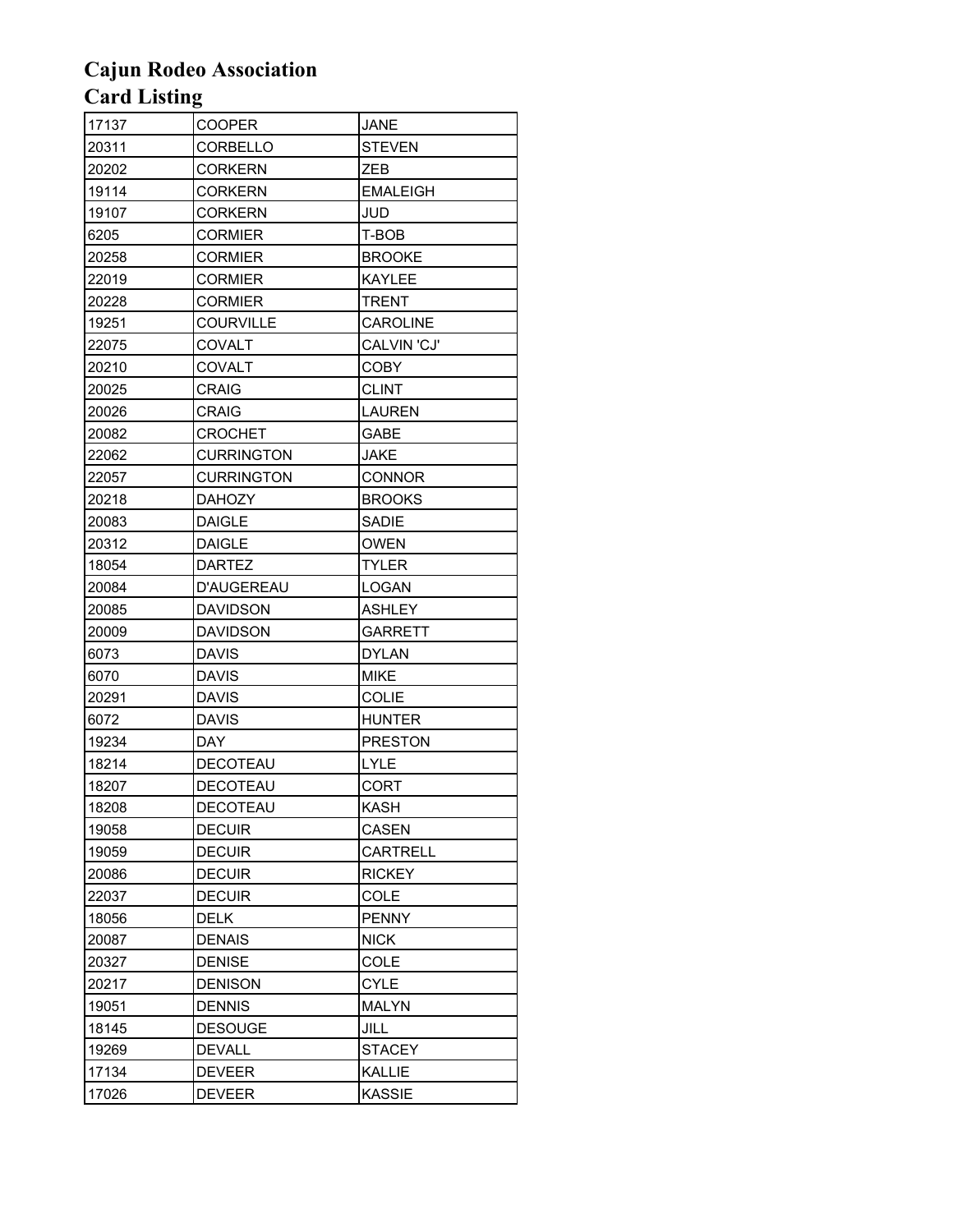| 17061 | <b>DEVENPORT</b>  | <b>DESTRI</b>      |
|-------|-------------------|--------------------|
| 20027 | DIEZ              | <b>ELISE</b>       |
| 19148 | <b>DILLMAN</b>    | <b>KRYSTAL</b>     |
| 22068 | <b>DIXON</b>      | <b>JACUP</b>       |
| 20088 | <b>DOMANGUE</b>   | <b>KENDRICK</b>    |
| 19188 | <b>DOMINGUE</b>   | <b>MICHAEL</b>     |
| 22098 | DONALDSON         | <b>KOLLIN</b>      |
| 20259 | <b>DOUCET</b>     | <b>ANDREW</b>      |
| 22083 | <b>DOUGET</b>     | <b>KALEB</b>       |
| 19012 | <b>DRUMM</b>      | CHASE              |
| 20248 | <b>DRUMMOND</b>   | <b>CHRISTY</b>     |
| 20045 | <b>DUBOIS</b>     | GRACE              |
| 20047 | <b>DUBOIS</b>     | SHEL               |
| 20046 | <b>DUBOIS</b>     | LUKE               |
| 22038 | <b>DUBOIS</b>     | <b>JOHN DAVID</b>  |
| 20089 | <b>DUET</b>       | <b>CODY</b>        |
| 20213 | <b>DUET</b>       | <b>RACHEL</b>      |
| 22061 | <b>DUET</b>       | <b>NICHOLAS</b>    |
| 20260 | <b>DUHON</b>      | <b>ISAAC</b>       |
| 17068 | <b>DUNCAN</b>     | <b>KAMRYN</b>      |
| 18226 | <b>DUNN</b>       | <b>KNOX</b>        |
| 18244 | <b>DUNN</b>       | <b>CROSS</b>       |
| 6060  | <b>DUNNINGTON</b> | <b>BRENT</b>       |
| 18060 | <b>DUPEPE</b>     | NOAH               |
| 20177 | <b>DUPLANTIS</b>  | <b>SHANNON</b>     |
| 18160 | <b>DUPLECHIN</b>  | CHELSEA            |
| 19032 | <b>DUPLECHIN</b>  | <b>JAYCE</b>       |
| 20178 | <b>EAGLIN</b>     | <b>MATTHEW</b>     |
| 18016 | <b>EAVES</b>      | <b>DURAND</b>      |
| 20090 | <b>EDWARDS</b>    | <b>SHANE</b>       |
| 19067 | <b>EILAND</b>     | <b>KATE</b>        |
| 20192 | <b>ELLISON</b>    | <b>GARRETT</b>     |
| 20092 | <b>ESPEY</b>      | <b>SUSAN</b>       |
| 20091 | <b>ESPEY</b>      | LOGAN              |
| 20287 | <b>ESTES</b>      | <b>AURIANNA</b>    |
| 20328 | <b>ESTHAY</b>     | <b>COLTEN</b>      |
| 17111 | <b>ETHERIDGE</b>  | <b>LISA</b>        |
| 6171  | <b>ETHERIDGE</b>  | <b>JENNIFER</b>    |
| 20093 | <b>FAIRFIELD</b>  | <b>KASSIE</b>      |
| 18177 | <b>FALGOUT</b>    | <b>BRYAN</b>       |
| 20094 | FAUST             | <b>SHELBYLYNNE</b> |
| 6153  | <b>FENCHOCK</b>   | <b>JESSICA</b>     |
| 20028 | <b>FERGUSON</b>   | <b>RUSTIN</b>      |
| 19095 | <b>FISHER</b>     | COLT               |
| 22064 | <b>FISHER</b>     | <b>KELSEY</b>      |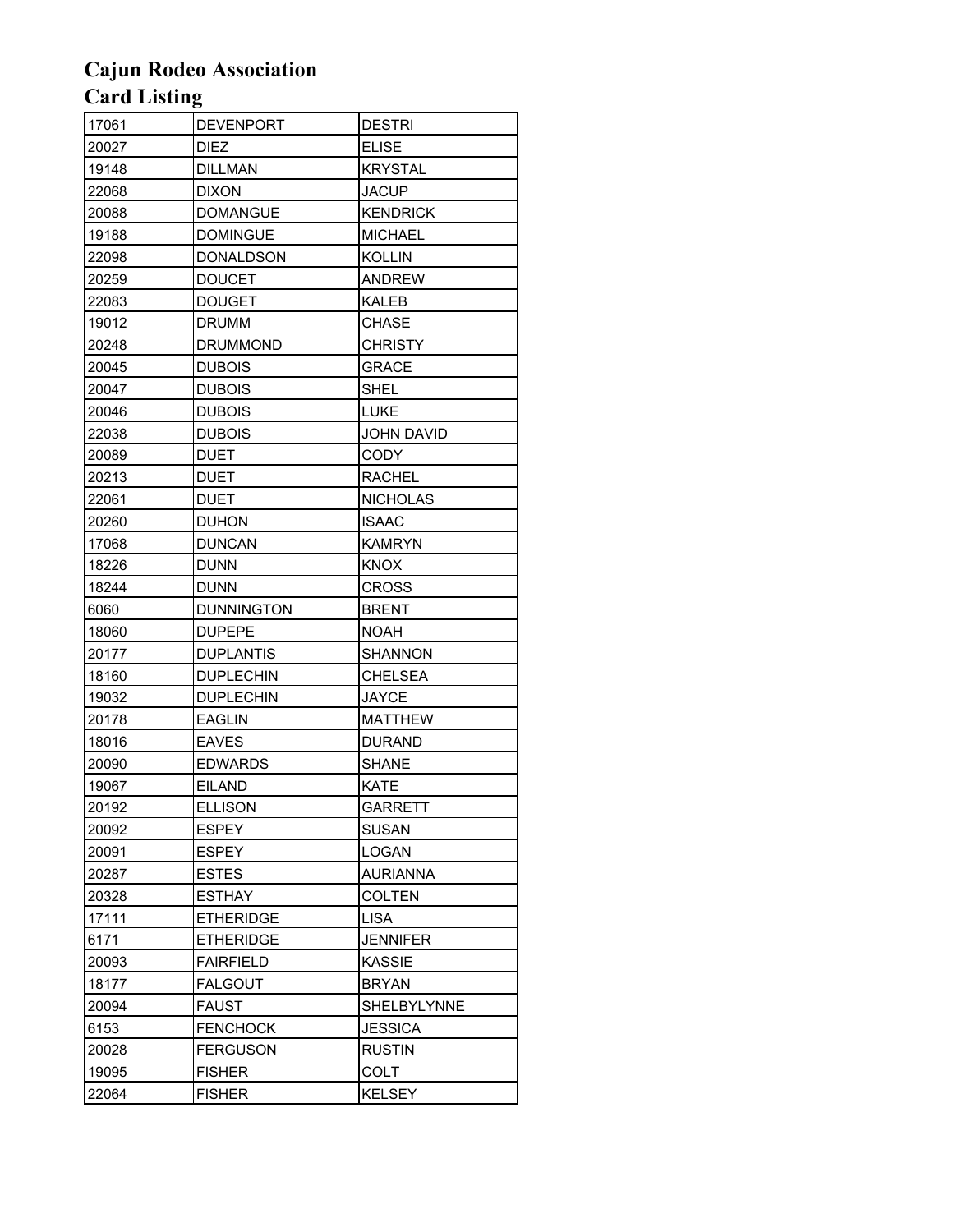| 19273 | <b>FITKIN</b>      | <b>JONATHAN</b>      |
|-------|--------------------|----------------------|
| 17143 | <b>FITZPATRICK</b> | <b>BRENTON</b>       |
| 22095 | <b>FLEMING</b>     | COLE                 |
| 20313 | <b>FLOYD</b>       | <b>KYNLIE</b>        |
| 22051 | <b>FOGLEMAN</b>    | TY                   |
| 6115  | <b>FOLSE</b>       | <b>CORD</b>          |
| 22046 | <b>FONTENOT</b>    | <b>MONTY</b>         |
| 20096 | <b>FONTENOT</b>    | <b>CLAY</b>          |
| 22008 | <b>FONTENOT</b>    | JILLIAN              |
| 22072 | <b>FONTENOT</b>    | <b>BRADY</b>         |
| 19276 | <b>FONTENOT</b>    | <b>HAYES</b>         |
| 22045 | <b>FONTNETTE</b>   | <b>CEDRICK</b>       |
| 19062 | FORD               | <b>COLE</b>          |
| 20212 | <b>FOURNIER</b>    | <b>SHEA</b>          |
| 22060 | <b>FOUSSELL</b>    | <b>DEACON</b>        |
| 19005 | <b>FREDERICK</b>   | <b>TYLER</b>         |
| 20314 | <b>FREDERICK</b>   | LANE                 |
| 17013 | <b>FREDERICK</b>   | <b>VICTORIA</b>      |
| 20301 | <b>FREMIN</b>      | <b>JUDE</b>          |
| 20097 | FREY               | COLE                 |
| 20315 | <b>FREY</b>        | <b>BLAISE</b>        |
| 17159 | FREY               | <b>DEREK</b>         |
| 22107 | <b>FRICKE</b>      | <b>KRISTINE</b>      |
| 19225 | <b>FRISARD III</b> | <b>MARTIN</b>        |
| 20098 | FROST              | <b>LEXIE</b>         |
| 19274 | <b>FUTCH</b>       | <b>AUTUMN</b>        |
| 20331 | <b>GARZA</b>       | <b>BOBBY</b>         |
| 20099 | <b>GASPARD</b>     | KYLEE                |
| 22108 | GATLIN             | <b>EMILY</b>         |
| 18220 | <b>GAUDET</b>      | <b>JORDANA</b>       |
| 22020 | <b>GAUTHIER</b>    | <b>MCKENZIE</b>      |
| 20211 | GAYLOR             | <b>ADRIAN 'WORM'</b> |
| 22065 | <b>GEHEB</b>       | <b>TYER</b>          |
| 19204 | <b>GILBERT</b>     | JACE                 |
| 20029 | <b>GONZALES</b>    | <b>RENO</b>          |
| 19151 | <b>GONZALES</b>    | <b>NICK</b>          |
| 20101 | <b>GOOCH</b>       | <b>BRYCE</b>         |
| 18068 | <b>GOTREAUX</b>    | <b>RYAN</b>          |
| 19081 | <b>GOTREAUX</b>    | <b>CAMERON</b>       |
| 17145 | <b>GOUGH</b>       | <b>BUBBA</b>         |
| 19036 | <b>GOULAS</b>      | <b>KASEN</b>         |
| 19124 | <b>GRANGER</b>     | <b>DONOVAN</b>       |
| 20102 | <b>GRANGER</b>     | DYLAN                |
| 6176  | <b>GRAVES</b>      | <b>BRYCE</b>         |
| 20199 | <b>GRAY</b>        | <b>BECKY</b>         |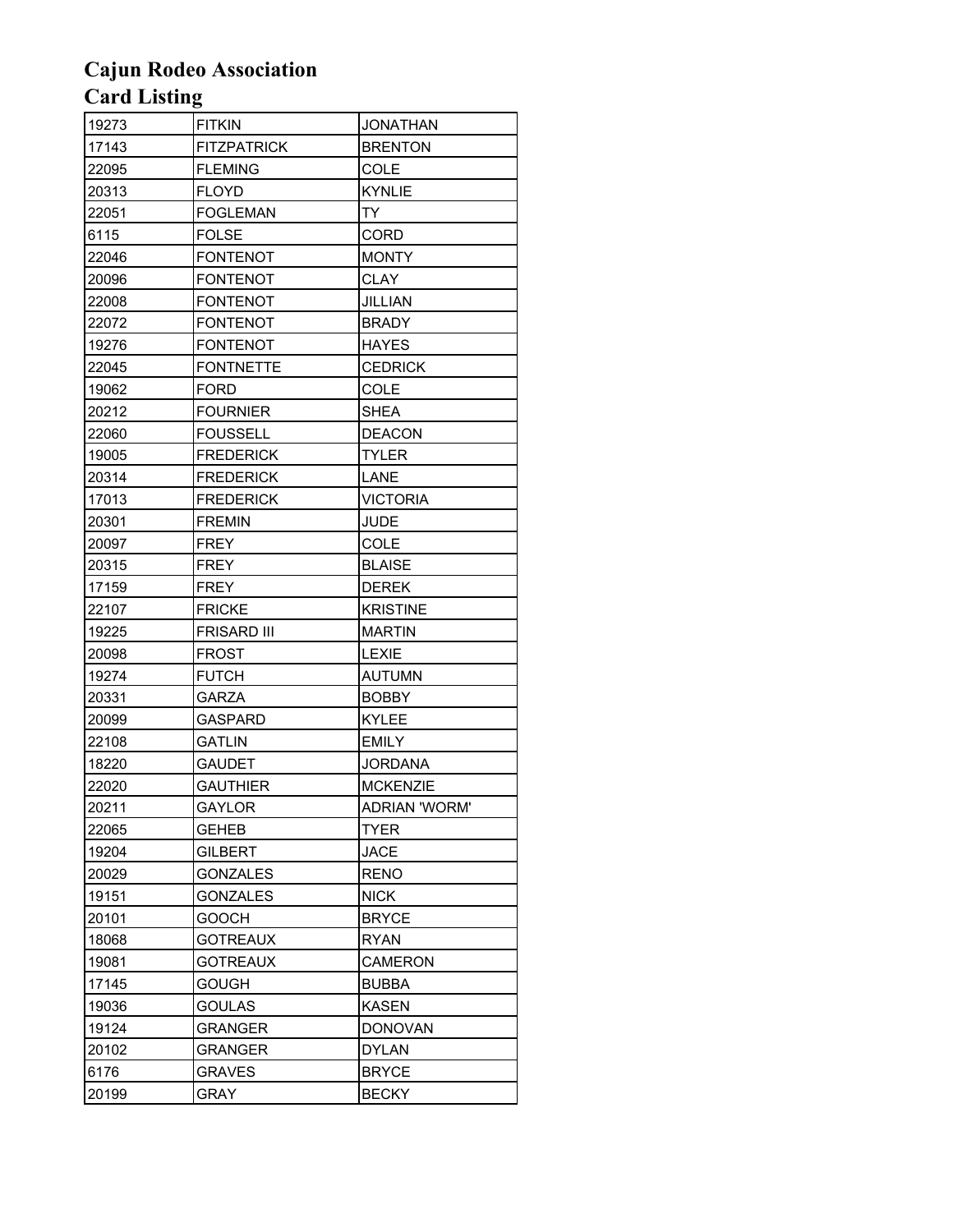| 6180  | GREEN            | JEREMY             |
|-------|------------------|--------------------|
| 19247 | <b>GREEN</b>     | <b>CLAY</b>        |
| 18071 | GREEN            | <b>ROBERT</b>      |
| 19157 | GREEN            | <b>DILLON</b>      |
| 19220 | <b>GREZAFFI</b>  | PAUL (TRES')       |
| 22021 | <b>GRIFFIN</b>   | A.JAE              |
| 22039 | GROS             | <b>HUDSON</b>      |
| 20103 | <b>GUIDRY</b>    | CHAD               |
| 20030 | <b>GUIDRY</b>    | <b>OLIVIA KATE</b> |
| 18232 | <b>GUIDRY</b>    | <b>DARNELLE</b>    |
| 18072 | <b>GUIDRY</b>    | <b>BROCK</b>       |
| 20283 | <b>GUIDRY</b>    | TAYLOR             |
| 20316 | <b>GUIDRY</b>    | <b>BOOGIE</b>      |
| 18074 | <b>GUIDRY</b>    | <b>HUNTER</b>      |
| 20201 | <b>GUILLORY</b>  | <b>MADISON</b>     |
| 22069 | <b>GUILLORY</b>  | <b>TINA</b>        |
| 20105 | <b>GUILLOT</b>   | COLT               |
| 20104 | <b>GUILLOT</b>   | <b>BRAXTON</b>     |
| 20229 | <b>GUILLOT</b>   | <b>BRANDON</b>     |
| 20106 | <b>GUITREAU</b>  | <b>MADDY</b>       |
| 6212  | <b>GUNTER</b>    | <b>LEXI</b>        |
| 20107 | <b>HABETZ</b>    | <b>HUNTER</b>      |
| 22022 | <b>HALBMAIER</b> | KATIE              |
| 19174 | <b>HALEY</b>     | <b>JAMES</b>       |
| 19025 | HALL             | <b>ARTHUR</b>      |
| 20317 | <b>HANKINS</b>   | <b>DAWN</b>        |
| 6071  | <b>HANNAH</b>    | <b>JORDAN</b>      |
| 20318 | <b>HANNEGAN</b>  | <b>HOUSTON</b>     |
| 22094 | <b>HARE</b>      | CALAIS             |
| 18077 | <b>HARMON</b>    | <b>MARK</b>        |
| 22109 | <b>HARP</b>      | <b>BAILEE</b>      |
| 18023 | HARPER           | <b>JAMES R</b>     |
| 6065  | <b>HARRISON</b>  | <b>ELLIOT</b>      |
| 17045 | <b>HART</b>      | <b>KIMBERLY</b>    |
| 6159  | <b>HAUS</b>      | <b>PAM</b>         |
| 20334 | <b>HAWKINS</b>   | <b>ESTEE</b>       |
| 20230 | HAYES            | TRENT              |
| 22084 | <b>HAYES</b>     | <b>TYLER</b>       |
| 19120 | HAYNIE           | <b>BRANDY</b>      |
| 20108 | <b>HEBERT</b>    | <b>AUSTIN</b>      |
| 19218 | <b>HEBERT</b>    | CASON              |
| 20200 | HEBERT           | <b>ROSS</b>        |
| 17125 | HEBERT           | ETHAN              |
| 22023 | <b>HEBERT</b>    | JASON              |
| 19129 | <b>HEBERT</b>    | <b>MANDY</b>       |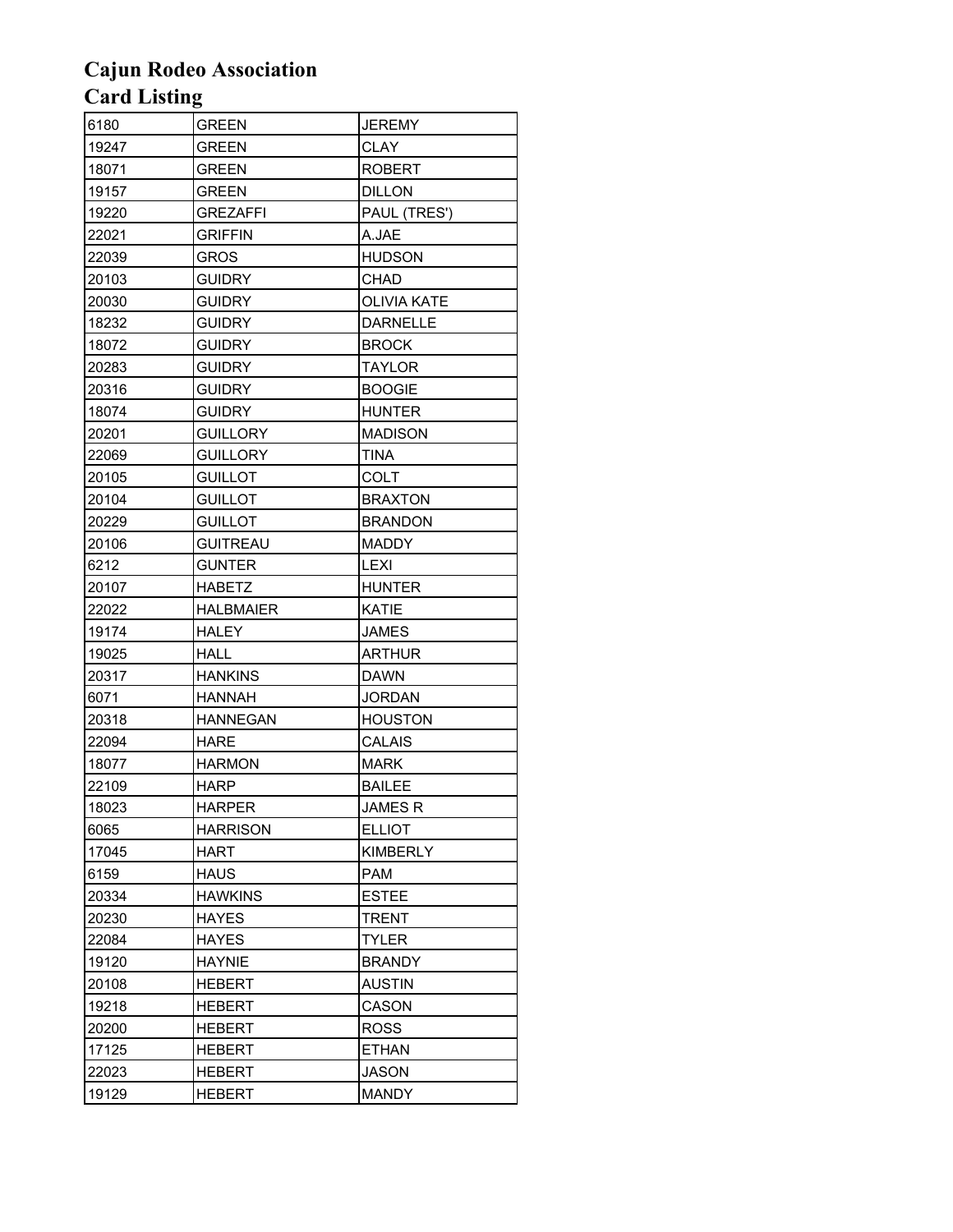| 18079 | HEBERT             | LLOYD             |
|-------|--------------------|-------------------|
| 19149 | <b>HEBERT</b>      | JUDD              |
| 17110 | HEBERT             | <b>TREY</b>       |
| 19165 | <b>HEBERT</b>      | PAUL              |
| 17093 | <b>HEBERT</b>      | LANE              |
| 22044 | <b>HEBERT</b>      | <b>RANDY</b>      |
| 20109 | <b>HEINEN</b>      | <b>WILL</b>       |
| 22007 | <b>HENDRY</b>      | <b>COBEY</b>      |
| 22110 | <b>HENRY</b>       | SAMANTHA          |
| 22055 | <b>HENRY</b>       | <b>SCOTT</b>      |
| 19260 | <b>HERNANDEZ</b>   | <b>DAN</b>        |
| 19111 | <b>HESNOR</b>      | <b>BRAD</b>       |
| 20179 | <b>HESS</b>        | <b>MADISON</b>    |
| 20284 | HIMEL              | JUSTIN            |
| 18159 | HINES              | <b>BRANDI</b>     |
| 20261 | <b>HINES</b>       | <b>MICHEAL</b>    |
| 20231 | <b>HOGAN</b>       | CODY              |
| 18082 | HOLLAND            | LANE              |
| 17102 | <b>HOLLAND</b>     | <b>ANNA</b>       |
| 6169  | <b>HOLLIS</b>      | CHASE             |
| 20262 | <b>HOLMES</b>      | <b>EMILIE</b>     |
| 20031 | <b>HOWARD</b>      | <b>JENNIFER</b>   |
| 22085 | <b>HOWELL</b>      | TRAVIS            |
| 20263 | <b>HUFFMAN</b>     | <b>SHADD</b>      |
| 19169 | <b>HUFFMAN</b>     | <b>CLAYTON</b>    |
| 20232 | HULL               | <b>AJ</b>         |
| 20234 | <b>HUNT</b>        | <b>NIKI</b>       |
| 19147 | <b>HURST</b>       | <b>MACY</b>       |
| 20110 | <b>HURST</b>       | <b>MICHAEL</b>    |
| 18180 | <b>HUTCHINS</b>    | <b>LABRELAH</b>   |
| 6161  | <b>HYDE</b>        | <b>BRIAN</b>      |
| 18256 | <b>IMUS</b>        | <b>WYATT</b>      |
| 20015 | <b>INGRAM</b>      | <b>TREVER</b>     |
| 20305 | <b>INGRAM</b>      | ISAAC             |
| 30329 | <b>INGRAM</b>      | <b>EMMA GRACE</b> |
| 6095  | <b>INKENBRANDT</b> | <b>KYLE</b>       |
| 6170  | <b>INKENBRANDT</b> | <b>KEITH</b>      |
| 20180 | <b>ISTRE</b>       | <b>RILEY</b>      |
| 20049 | <b>IZARD</b>       | KELLY             |
| 20048 | IZARD              | <b>KEYLEE</b>     |
| 20050 | <b>IZARD</b>       | <b>DUSTY</b>      |
| 20111 | <b>JACKSON</b>     | <b>KELSY</b>      |
| 20112 | JAMES              | RURID             |
| 20113 | JARREAU            | <b>BRANDON</b>    |
| 20220 | <b>JEANES</b>      | ROBERT 'BLUE'     |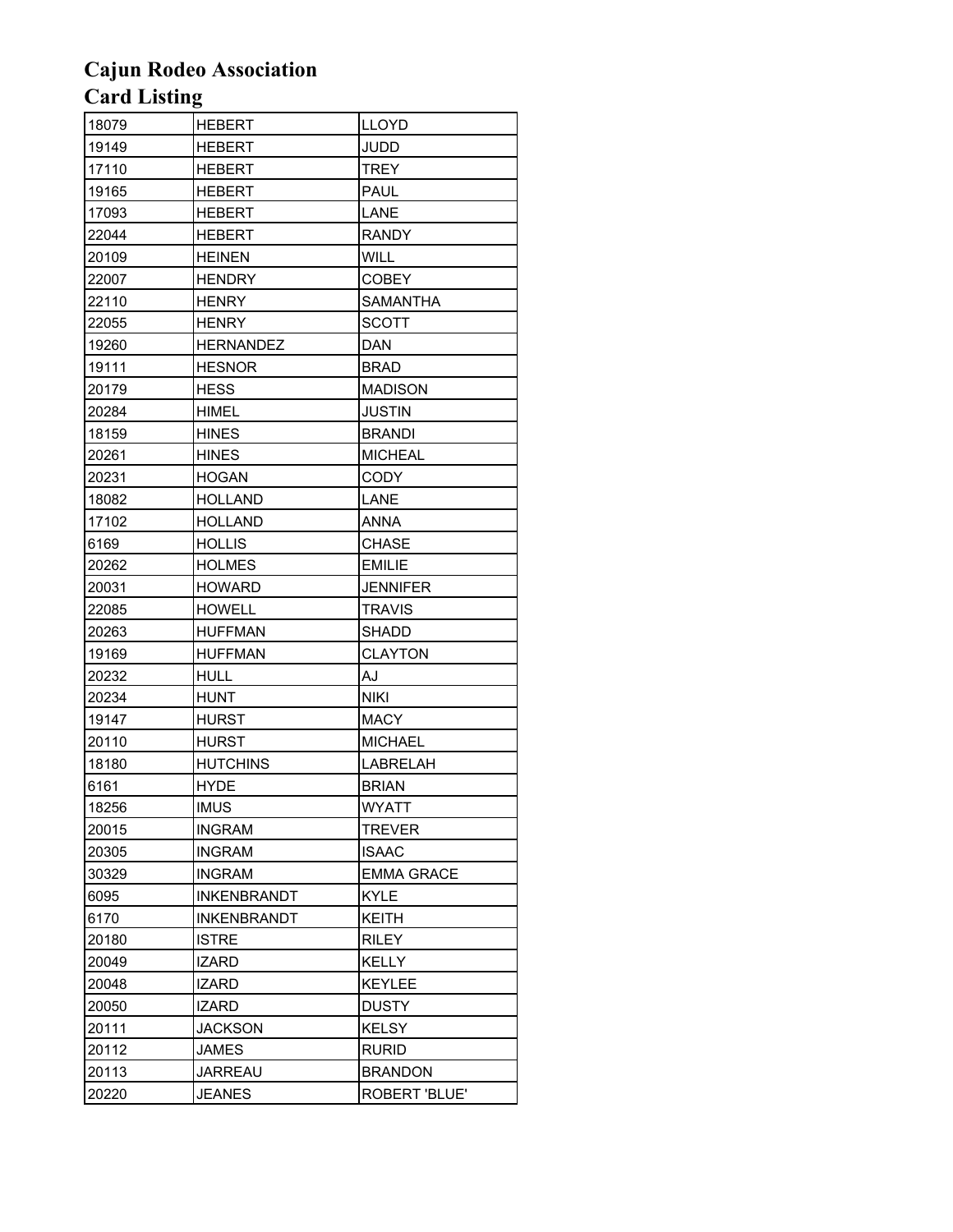| 19172 | <b>JENNINGS</b>   | CAMISH           |
|-------|-------------------|------------------|
| 20007 | <b>JOHNSON</b>    | <b>EMILY</b>     |
| 18088 | JOHNSON           | <b>DUSTIN</b>    |
| 20115 | <b>JOHNSON</b>    | <b>KOLBY</b>     |
| 18181 | <b>JOHNSON</b>    | <b>BREANNA</b>   |
| 22073 | JOHNSON           | JAMES            |
| 17024 | <b>JOHNSON</b>    | <b>MADISON</b>   |
| 20114 | <b>JOHNSON</b>    | JOE              |
| 18087 | <b>JOHNSON</b>    | <b>DAMIEN</b>    |
| 20004 | <b>JOHNSON</b>    | <b>AMANDA</b>    |
| 22024 | <b>JOHNSON</b>    | <b>GUNNER</b>    |
| 6114  | JOHNSTON          | JUSTIN           |
| 22006 | <b>JOLLY</b>      | <b>CAYNYON</b>   |
| 20264 | <b>JONES</b>      | JAMAL            |
| 22040 | JUDICE            | <b>SPENCER</b>   |
| 17035 | <b>KEITH</b>      | KAYLA            |
| 20249 | <b>KELLER</b>     | NOAH             |
| 19162 | <b>KINCHEN</b>    | <b>STEVE</b>     |
| 19160 | <b>KINCHEN</b>    | TARA             |
| 19161 | <b>KINCHEN</b>    | <b>MOLLI RAE</b> |
| 18152 | <b>KING</b>       | <b>DONALD</b>    |
| 6148  | <b>KOPPITZ</b>    | <b>JESSICA</b>   |
| 20233 | <b>KORSTEN</b>    | <b>JOSHUA</b>    |
| 20116 | <b>KRIEG</b>      | <b>SUSAN</b>     |
| 20265 | <b>KRIEG</b>      | LOGAN            |
| 17075 | <b>KRIELOW</b>    | <b>ERIC</b>      |
| 20117 | <b>KYLE</b>       | <b>KENNY</b>     |
| 20319 | LABOVE            | LANCE            |
| 20181 | <b>LACOUR</b>     | <b>WYATT</b>     |
| 20266 | <b>LADNER</b>     | <b>BROOKE</b>    |
| 6178  | <b>LADNER</b>     | <b>RYDER</b>     |
| 20267 | <b>LADNER</b>     | <b>LISA</b>      |
| 18090 | LANDRY            | <b>BARRY</b>     |
| 18185 | LANDRY            | <b>JEREMY</b>    |
| 20332 | LANDRY            | <b>KOLE</b>      |
| 19118 | <b>LANDRY</b>     | <b>AVERY</b>     |
| 19153 | LANDRY            | ALISA            |
| 17135 | LANDRY            | REED             |
| 20182 | LANDRY            | GALE             |
| 22066 | LANTIER           | <b>MICKEY</b>    |
| 6037  | <b>LATIOLAIS</b>  | <b>TREVOR</b>    |
| 20320 | <b>LAVERGNE</b>   | TYLER            |
| 19182 | <b>LAVIOLETTE</b> | <b>MEAGAN</b>    |
| 18093 | LEA               | SARA             |
| 20119 | LEA               | <b>KYLE</b>      |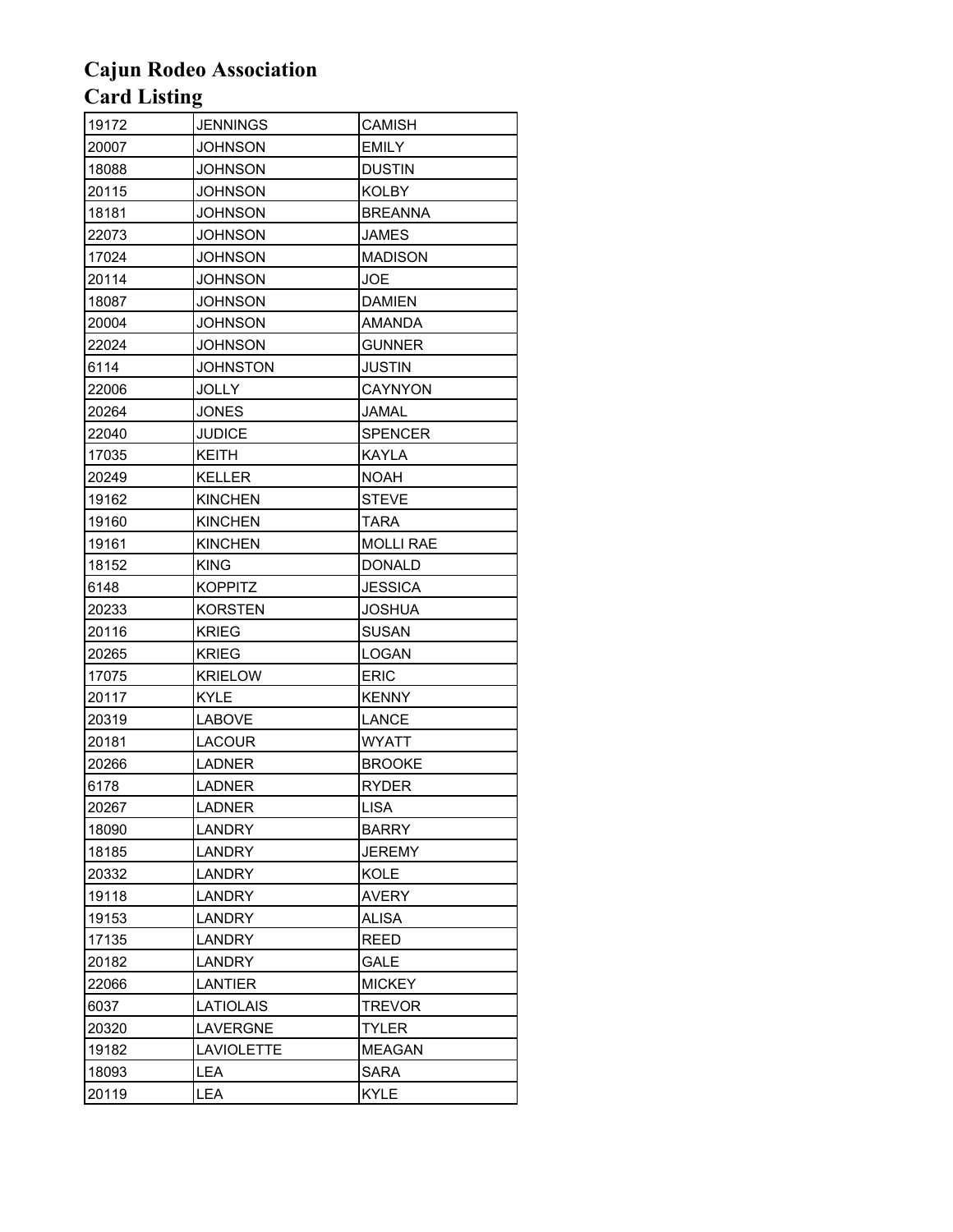| 18020 | LEA              | KELBY              |
|-------|------------------|--------------------|
| 20118 | LEA              | <b>KELSEY</b>      |
| 20321 | <b>LEBATO</b>    | CODY               |
| 20268 | LEBLANC          | <b>CHET</b>        |
| 20120 | <b>LEBLANC</b>   | <b>RYAN</b>        |
| 20270 | <b>LEBLANC</b>   | <b>KINLEY</b>      |
| 20269 | <b>LEBLANC</b>   | <b>KAYLYNN</b>     |
| 20183 | <b>LEBLANC</b>   | <b>RIC</b>         |
| 22025 | <b>LEBLANC</b>   | <b>ALEX</b>        |
| 19089 | <b>LEBLANC</b>   | <b>CLAY</b>        |
| 22026 | <b>LEDET</b>     | <b>DANIELLE</b>    |
| 19119 | <b>LEDOUX</b>    | SCOTT              |
| 22004 | <b>LEDOUX</b>    | <b>JACK</b>        |
| 6018  | <b>LEDUFF</b>    | <b>BRIAN</b>       |
| 19138 | <b>LEDUFF JR</b> | <b>RODERICK</b>    |
| 22111 | LEE              | <b>CHRIS</b>       |
| 18099 | LEE              | <b>LANDRY</b>      |
| 18097 | LEE              | <b>BRENNAN</b>     |
| 22101 | LEE              | <b>ROBERT</b>      |
| 17051 | LEE              | <b>JAKE</b>        |
| 20032 | LEE              | <b>KORTNEY</b>     |
| 17087 | <b>LEE</b>       | <b>ETHAN</b>       |
| 20121 | LEE JR           | JOE                |
| 20122 | LEGE             | <b>JENNIFER</b>    |
| 20123 | LEGE             | <b>PAIGE</b>       |
| 20124 | <b>LEGENDRE</b>  | <b>RHEALYN</b>     |
| 22027 | <b>LEGER</b>     | <b>KAYCIE</b>      |
| 22028 | LEGER            | <b>MORGAN</b>      |
| 19277 | LEJEUNE          | <b>HAYDEN</b>      |
| 18247 | <b>LEMOINE</b>   | LOGAN              |
| 22029 | <b>LENHART</b>   | <b>LOGAN</b>       |
| 20246 | LEONARD          | <b>DANIEL</b>      |
| 20235 | <b>LEONARDS</b>  | JUDE               |
| 20216 | <b>LINDSEY</b>   | LAITH              |
| 20322 | <b>LINDSEY</b>   | <b>CHANCE</b>      |
| 18238 | LITTLE           | <b>TAYT</b>        |
| 22086 | LITTLE           | <b>DUSTIN</b>      |
| 20335 | <b>LITTON</b>    | <b>TIFFANY</b>     |
| 18104 | LIVINGSTON       | <b>CHRISTIAN</b>   |
| 22014 | LOSEY            | <b>CAMILLE</b>     |
| 18017 | <b>LOUP</b>      | <b>GATLIN</b>      |
| 22005 | LOUQUE           | <b>RAVIN</b>       |
| 17164 | <b>LYONS</b>     | LATHAN             |
| 20051 | <b>LYONS</b>     | <b>BLAKE</b>       |
| 20125 | <b>MAHAFFEY</b>  | <b>CHRISTOPHER</b> |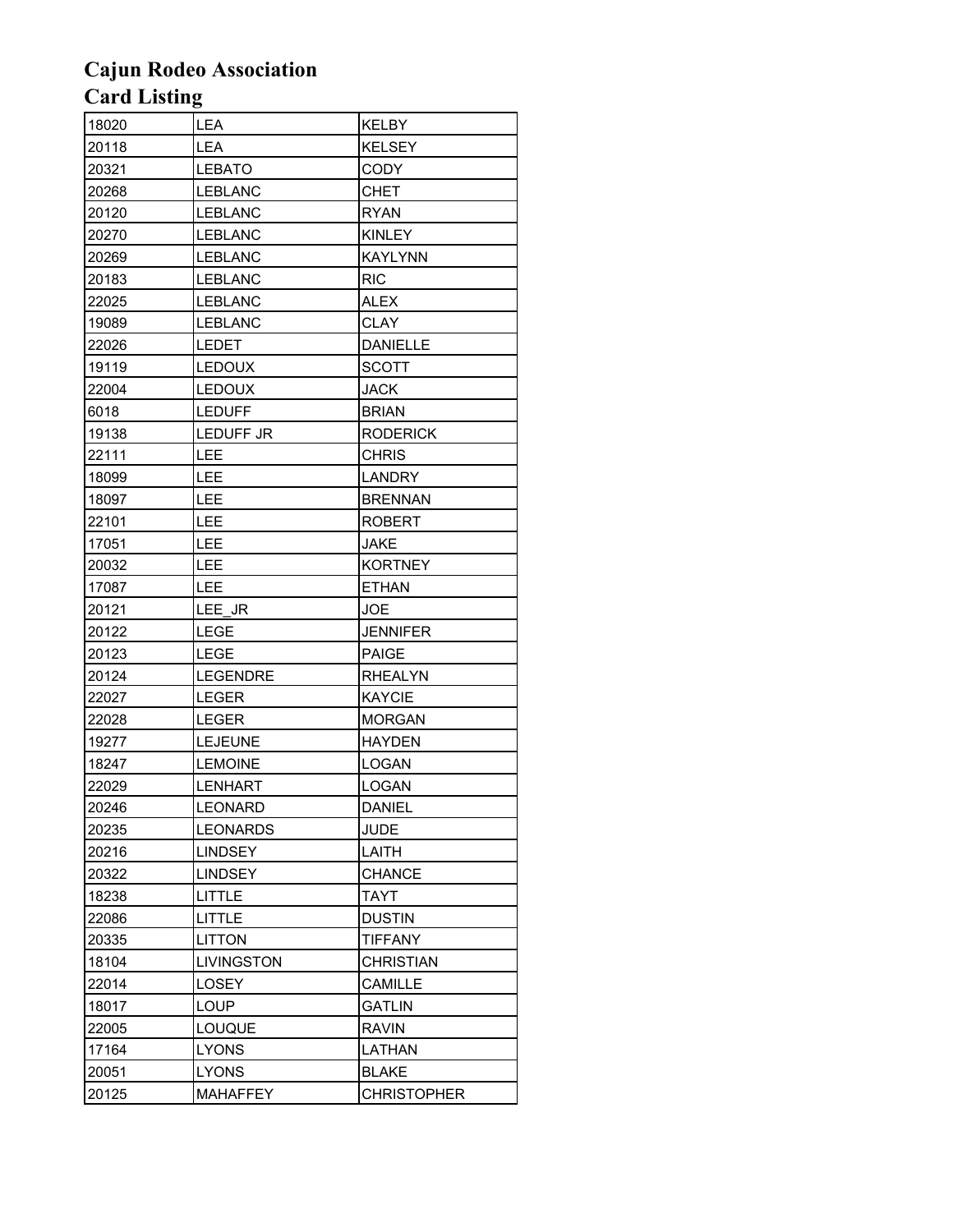| 20303 | <b>MAHLER</b>     | <b>SCOTTY</b>  |
|-------|-------------------|----------------|
| 20302 | <b>MAHLER</b>     | <b>MARCY</b>   |
| 20126 | <b>MANUEL</b>     | DACOTA         |
| 19211 | <b>MANZANARES</b> | MIA            |
| 22030 | MARAMAN           | GUS            |
| 20333 | <b>MARCELL</b>    | <b>JACOB</b>   |
| 19135 | <b>MARTIN</b>     | JAIRUS         |
| 20127 | <b>MARTIN</b>     | HAZEN          |
| 20236 | <b>MARTIN</b>     | ALLISON        |
| 19127 | <b>MARTIN</b>     | <b>GATLIN</b>  |
| 22112 | <b>MARTIN</b>     | HUNTER         |
| 19128 | <b>MARTIN</b>     | JOSIE          |
| 20011 | <b>MARTIN</b>     | LANCE          |
| 19194 | MARTINEZ          | <b>CODY</b>    |
| 20128 | <b>MARTINEZ</b>   | TREY           |
| 20052 | <b>MARYMAN</b>    | RYLEE JO       |
| 18171 | <b>MATHERNE</b>   | JENNA          |
| 19238 | <b>MATHERNE</b>   | LACY           |
| 18224 | <b>MATHERNE</b>   | WAYNE          |
| 18190 | MAY               | KELCIE         |
| 18191 | MAY               | <b>KYLIE</b>   |
| 19083 | <b>MAYES</b>      | JOHN           |
| 18108 | <b>MCBRIDE</b>    | КC             |
| 6132  | <b>MCBRIDE</b>    | <b>BRANDON</b> |
| 6162  | <b>MCBRIDE</b>    | PACEY          |
| 6035  | <b>MCBRIDE</b>    | ALBERT         |
| 6118  | <b>MCBRIDE</b>    | <b>CHRIS</b>   |
| 19136 | <b>MCDANIEL</b>   | CLAY           |
| 6147  | <b>MCDONAGH</b>   | <b>JACI</b>    |
| 20247 | MCDONALD II       | <b>MARLON</b>  |
| 6185  | <b>MCDOUGALD</b>  | <b>AUSTIN</b>  |
| 22013 | <b>MCDOWELL</b>   | <b>CAIDEN</b>  |
| 20129 | <b>MCGREW</b>     | <b>MORGAN</b>  |
| 18216 | <b>MCGUFFEE</b>   | <b>TYLER</b>   |
| 19242 | <b>MCMAHON</b>    | CODY           |
| 20033 | <b>MCNEIL</b>     | <b>HALEIGH</b> |
| 20130 | <b>MECHE</b>      | MARY-ELIZABETH |
| 20282 | <b>MECHE</b>      | ROBI           |
| 18223 | <b>MECHE</b>      | <b>DALE</b>    |
| 19184 | <b>MECHE</b>      | <b>ETHAN</b>   |
| 19098 | <b>MELANCON</b>   | KATI           |
| 22087 | <b>MENARD</b>     | <b>SPENCER</b> |
| 22088 | <b>MILLER</b>     | NOLAN          |
| 17173 | <b>MIRE</b>       | <b>JUSTIN</b>  |
| 6091  | <b>MITCHELL</b>   | ANGELLE        |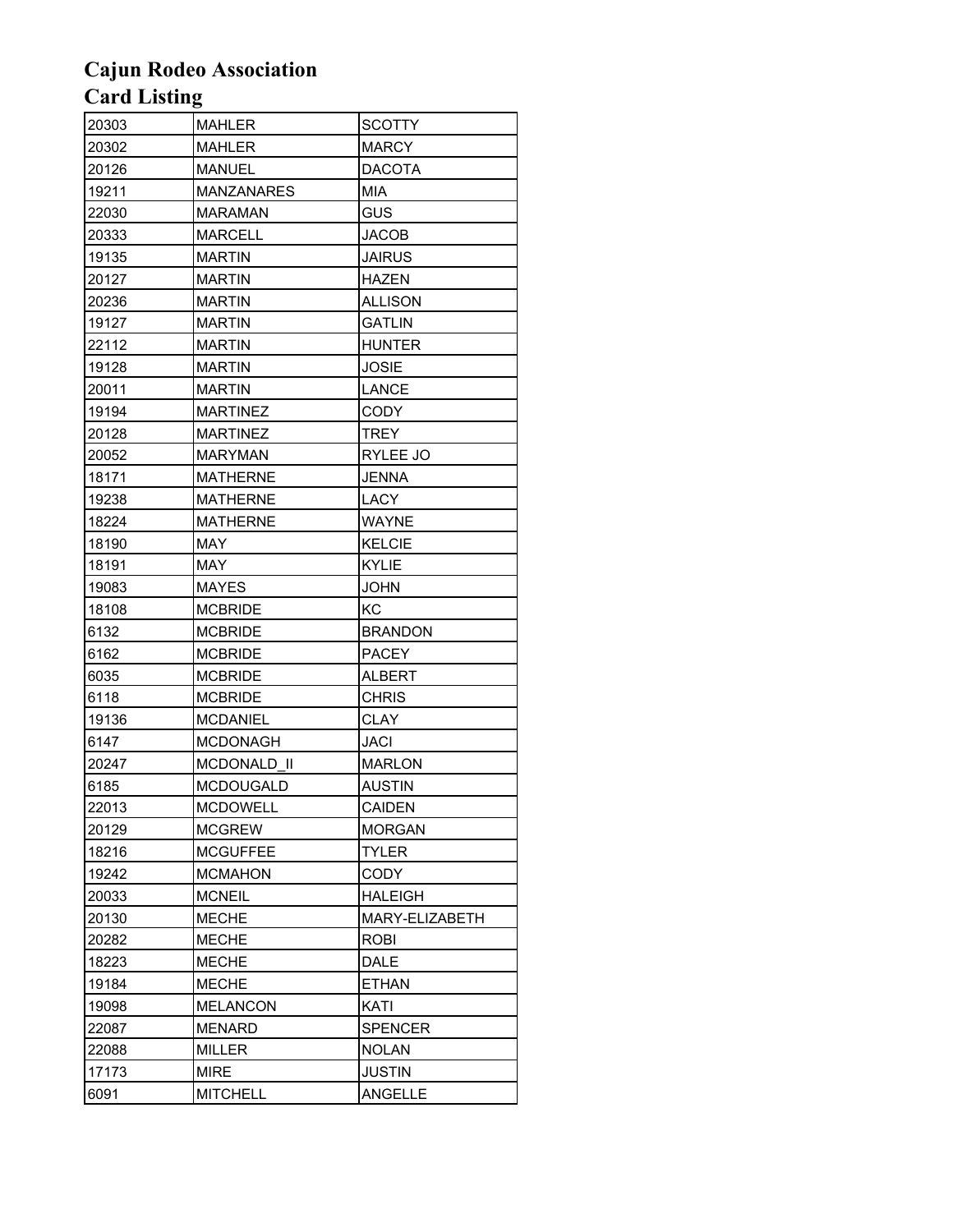| 20131 | <b>MITCHELL</b>  | <b>KEVIN</b>    |
|-------|------------------|-----------------|
| 6163  | <b>MIXON</b>     | <b>CHRISTAL</b> |
| 6165  | <b>MIXON</b>     | <b>CHRIS</b>    |
| 6203  | <b>MOORE</b>     | ZANE            |
| 17023 | <b>MORGAN</b>    | JASON           |
| 19186 | <b>MORGAN</b>    | CODY            |
| 6142  | <b>MORRIS</b>    | CODY            |
| 22070 | <b>MORRISON</b>  | JUDD            |
| 22012 | <b>MOSS</b>      | KATHERINE       |
| 19085 | <b>MOUTON</b>    | <b>RYAN</b>     |
| 18109 | <b>MOUTON</b>    | JAKE            |
| 18153 | MULLER           | <b>CHEYENNE</b> |
| 18110 | <b>MUNN</b>      | <b>ANNA</b>     |
| 19212 | <b>MUNN</b>      | <b>DALLY</b>    |
| 18248 | <b>NAEGELE</b>   | <b>ZACHARY</b>  |
| 20255 | <b>NAVARRE</b>   | <b>HANNAH</b>   |
| 20237 | <b>NAVARRE</b>   | <b>CINDY</b>    |
| 22001 | <b>NERO</b>      | <b>ANGIE</b>    |
| 20034 | <b>NERO</b>      | JOEL            |
| 20035 | <b>NERO</b>      | <b>TIMMY</b>    |
| 19266 | <b>NESSMITH</b>  | <b>CODY</b>     |
| 20036 | <b>NICHOLS</b>   | <b>JEREMIAH</b> |
| 17144 | <b>NIXON</b>     | LANE            |
| 20238 | <b>NIXON</b>     | <b>JACE</b>     |
| 20132 | <b>NOBLE</b>     | <b>KAM</b>      |
| 20245 | <b>NOBLE</b>     | NATHAN FUENTES  |
| 20133 | <b>NUNNERY</b>   | <b>KARLIE</b>   |
| 20288 | ODOM             | <b>BLYTHE</b>   |
| 20134 | OLIVER           | CHLOE           |
| 20184 | <b>OLIVIER</b>   | <b>PEYTON</b>   |
| 20292 | <b>OWENS</b>     | JACOB           |
| 22089 | <b>PAPY</b>      | COLT            |
| 20271 | <b>PARENT</b>    | <b>COURTNEY</b> |
| 18227 | PATOUT           | JOE             |
| 20135 | <b>PATOUT</b>    | <b>BRANT</b>    |
| 20298 | <b>PATTERSON</b> | TANNER          |
| 17065 | <b>PAYNE</b>     | DUSTIN K        |
| 20136 | <b>PEE</b>       | <b>TAYLOR</b>   |
| 20272 | <b>PELICAN</b>   | HUNTER          |
| 19248 | <b>PENDER</b>    | WESTON          |
| 20336 | <b>PENDER</b>    | <b>JUSTIN</b>   |
| 22090 | <b>PENDER</b>    | <b>LINDSEY</b>  |
| 22091 | <b>PERINO</b>    | TRISTAN         |
| 22067 | <b>PERKINS</b>   | <b>STEVIE</b>   |
| 19086 | <b>PETRY</b>     | <b>LEE</b>      |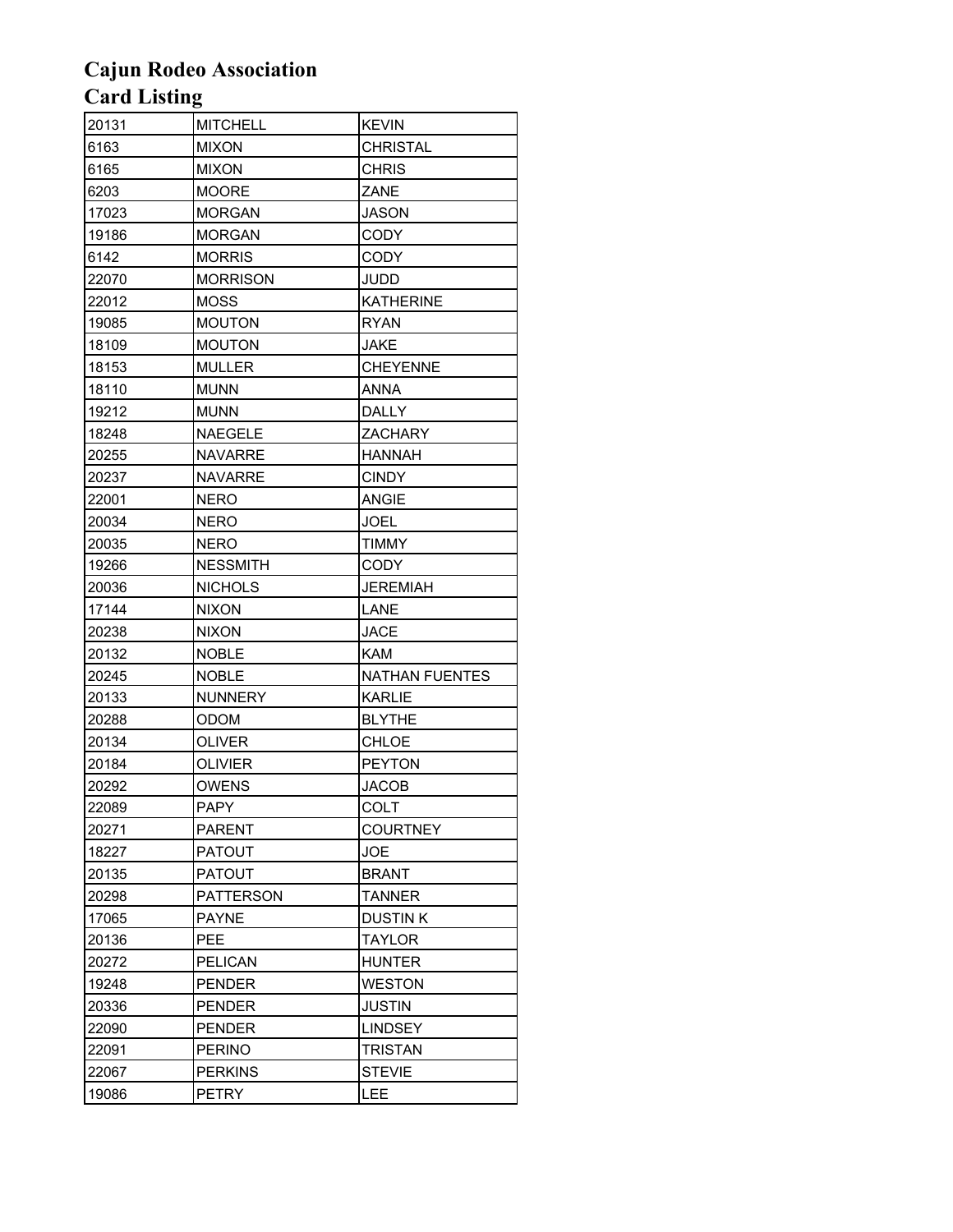| 17015 | <b>PHELPS</b>    | <b>REAGAN</b>    |
|-------|------------------|------------------|
| 20185 | <b>PICARD</b>    | <b>DERRICK</b>   |
| 6202  | <b>PICOU</b>     | TREY             |
| 19279 | <b>PIEL</b>      | IZAAK            |
| 20137 | <b>PIEL</b>      | <b>ADISON</b>    |
| 18209 | <b>PIERCE</b>    | TAYLOR           |
| 19215 | <b>PIERCE</b>    | JEFF             |
| 20207 | <b>PIERCE</b>    | <b>ASHLEAW</b>   |
| 17100 | PIERCE JR        | <b>BRYANT</b>    |
| 20190 | <b>PITRE</b>     | RHEA             |
| 19254 | <b>PITTMAN</b>   | <b>ROPER</b>     |
| 18115 | <b>PITTMAN</b>   | <b>RANGLE</b>    |
| 22113 | <b>POOLEY</b>    | ELLA             |
| 22096 | <b>POPILLION</b> | JACE             |
| 20293 | <b>POURCIAU</b>  | <b>RONALD</b>    |
| 20016 | <b>PREJEAN</b>   | MATTHEW J        |
| 19101 | PREJEANT         | <b>PERRIJEAN</b> |
| 20018 | <b>PREJEANT</b>  | <b>SETH</b>      |
| 18118 | <b>PREJEANT</b>  | <b>EMILY</b>     |
| 6127  | <b>PREJEANT</b>  | <b>VALICIA</b>   |
| 20206 | <b>PRICE</b>     | <b>JESSICA</b>   |
| 20239 | <b>PRICE</b>     | <b>VICTORIA</b>  |
| 20005 | <b>PRICE</b>     | <b>SHELDON</b>   |
| 20197 | <b>PRICE</b>     | <b>HEIDI</b>     |
| 19037 | <b>PRIMEAUX</b>  | CARTER           |
| 18154 | <b>PRIMEAUX</b>  | <b>RYAN</b>      |
| 22076 | <b>PRIMEAUX</b>  | <b>BAYNE C</b>   |
| 17171 | <b>PRUDHOMME</b> | <b>ALEX</b>      |
| 20304 | <b>PURVIS</b>    | <b>REGGIE</b>    |
| 20037 | <b>PURVIS</b>    | AMYE             |
| 20038 | <b>PURVIS</b>    | <b>DUSTY</b>     |
| 6010  | <b>PURVIS</b>    | <b>JENNIE</b>    |
| 20294 | RAGSDALE         | <b>TRAVIS</b>    |
| 20240 | <b>RAMPY</b>     | <b>DEE</b>       |
| 20241 | <b>RAMSEY</b>    | ZACH             |
| 22009 | RANDLE           | <b>BOBBI</b>     |
| 6097  | READ             | <b>SUSIE</b>     |
| 6111  | <b>REBSTOCK</b>  | <b>COLBY</b>     |
| 6150  | <b>REEVES</b>    | <b>DARRELL</b>   |
| 18194 | <b>REEVES</b>    | <b>SHAWN</b>     |
| 19219 | <b>REEVES</b>    | <b>MCKENSIE</b>  |
| 20299 | <b>REEVES</b>    | STONE            |
| 20138 | <b>REID</b>      | <b>COREY</b>     |
| 18018 | <b>RENTROP</b>   | <b>DRAKE</b>     |
| 18120 | <b>RICHARD</b>   | <b>STACEY</b>    |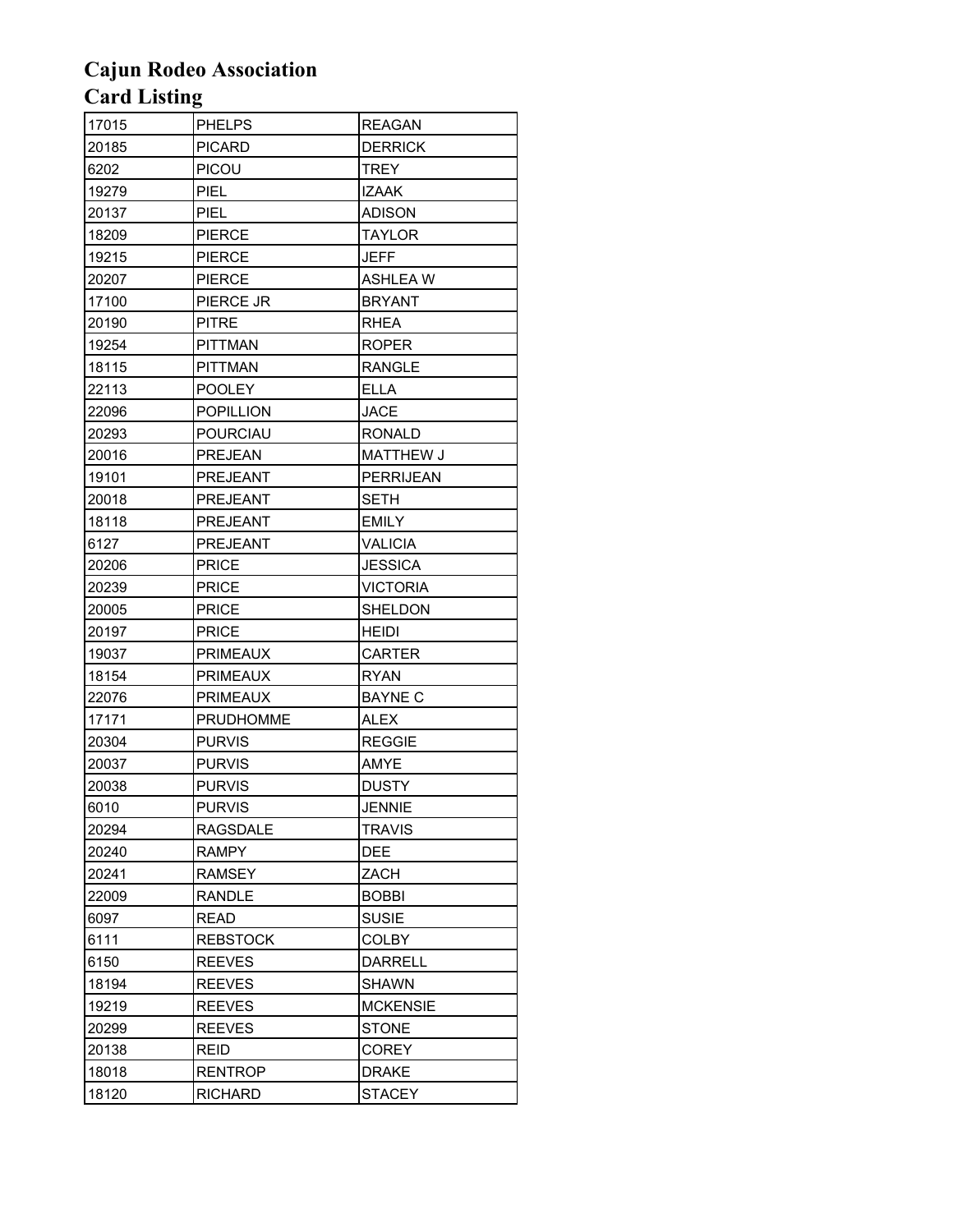| 20273 | RICHARD           | <b>CAMRYN</b>          |
|-------|-------------------|------------------------|
| 20186 | <b>RICHARD</b>    | <b>LINDSEY</b>         |
| 20039 | RICHARD           | <b>SHELBI</b>          |
| 20187 | <b>RICHARDSON</b> | ANGELA                 |
| 22031 | <b>RICHARDSON</b> | <b>KENEDIE</b>         |
| 20003 | <b>RICHOUX</b>    | <b>GWEN</b>            |
| 20001 | <b>RICHOUX</b>    | <b>SHANNON 'TUBBS'</b> |
| 20139 | <b>RIDEAUX</b>    | <b>JARED</b>           |
| 17166 | <b>RIDEAUX</b>    | KALIN                  |
| 19166 | <b>RION</b>       | <b>KELVIN</b>          |
| 20141 | <b>ROBERTSON</b>  | <b>JESSICA</b>         |
| 20020 | ROBERTSON         | MARTHA                 |
| 20140 | ROBERTSON         | DAVID                  |
| 20274 | ROBERTSON         | <b>MIKE</b>            |
| 20188 | <b>ROBERTSON</b>  | <b>GREG</b>            |
| 20142 | ROBERTSON         | <b>JORDAN</b>          |
| 19075 | <b>ROBICHEAUX</b> | <b>TRAVIS</b>          |
| 18011 | <b>ROBIN</b>      | <b>MICHAEL A</b>       |
| 1743  | <b>ROBINS</b>     | <b>CEDRIC</b>          |
| 20275 | <b>ROCCO</b>      | LIZ.                   |
| 22117 | ROGER             | GRANT                  |
| 6052  | ROGER             | <b>MICKEY</b>          |
| 22041 | ROGER             | <b>BRYLAN</b>          |
| 20295 | ROGERS            | ASHLEY                 |
| 20296 | ROHNER            | JEFF                   |
| 19130 | ROMERO            | <b>SYDNIE</b>          |
| 19131 | <b>ROMERO</b>     | <b>RYLIE</b>           |
| 18250 | ROMERO            | <b>RICK</b>            |
| 19033 | ROST              | <b>JONATHAN</b>        |
| 22049 | <b>ROUSSEL</b>    | <b>PAXTON</b>          |
| 6008  | ROUSSEL           | <b>TARA</b>            |
| 18251 | ROY               | <b>MONTANA</b>         |
| 18012 | <b>ROY</b>        | <b>SETH</b>            |
| 18254 | <b>ROZAS</b>      | <b>WILLIAM</b>         |
| 17078 | <b>RUTLEDGE</b>   | <b>TYLER</b>           |
| 6158  | <b>RUTLEDGE</b>   | AMANDA                 |
| 6062  | <b>RUTLEDGE</b>   | <b>MIKE</b>            |
| 6119  | <b>RUTLEDGE</b>   | <b>CODY</b>            |
| 19069 | RYDER             | <b>MADISON</b>         |
| 20143 | <b>RYDER</b>      | <b>KAITLYN</b>         |
| 19070 | <b>RYDER</b>      | <b>DAVID</b>           |
| 20144 | SABELHAUS         | <b>NICK</b>            |
| 19177 | SABLEHAUS         | <b>COLE</b>            |
| 18195 | <b>SAGRERA</b>    | <b>STEPHEN</b>         |
| 19087 | <b>SANCHEZ</b>    | <b>KOBY</b>            |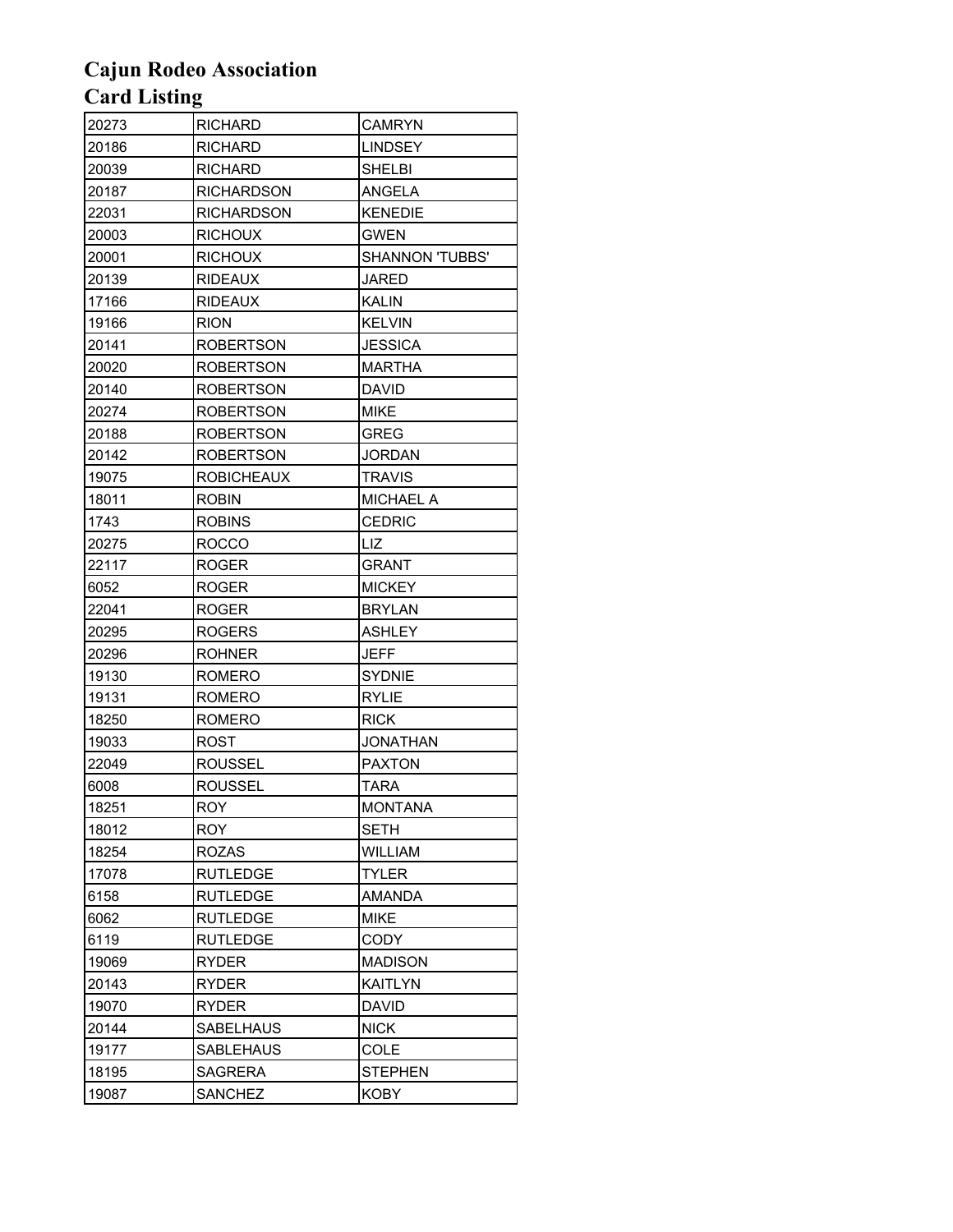| 22077 | SAVANT            | ALLISON           |
|-------|-------------------|-------------------|
| 17176 | <b>SAVOIE</b>     | GAGE              |
| 22050 | SAVOY             | JACE              |
| 20276 | <b>SCARBROUGH</b> | SCOOTER           |
| 18125 | SCHULTZ           | <b>BLAKE</b>      |
| 22099 | <b>SCRIVNER</b>   | JENNA             |
| 22042 | <b>SEAUX</b>      | <b>CHEYENNE</b>   |
| 6096  | <b>SELLERS</b>    | ANGELIQUE         |
| 18155 | <b>SEVIN</b>      | ALEX              |
| 17094 | SHACKLEFORD       | LUKAS             |
| 22052 | <b>SHARPE</b>     | <b>CLAYTON</b>    |
| 6201  | SHAW              | VANCE             |
| 22054 | <b>SHERMAN</b>    | JOHATHAN          |
| 22043 | <b>SHIDAKER</b>   | <b>ELIANA</b>     |
| 22011 | <b>SHIRLEY</b>    | <b>MCCALL</b>     |
| 19018 | <b>SHOPE</b>      | DARBY             |
| 6177  | <b>SHORTER</b>    | ORIN              |
| 19092 | <b>SIBLEY</b>     | <b>MIKE</b>       |
| 20145 | <b>SIBLEY</b>     | JED               |
| 19109 | <b>SIBLEY</b>     | JAMYE             |
| 20146 | <b>SIMON</b>      | <b>CODY</b>       |
| 18025 | <b>SIMON</b>      | <b>ALLISON D</b>  |
| 20148 | <b>SIMON</b>      | JESSI             |
| 20147 | <b>SIMON</b>      | <b>DYLAN</b>      |
| 18129 | <b>SIMON</b>      | <b>BROCK</b>      |
| 20149 | SINGLETON         | ERICA             |
| 20150 | <b>SLATER</b>     | <b>AUSTIN</b>     |
| 18130 | <b>SMITH</b>      | <b>LANDON</b>     |
| 20006 | <b>SMITH</b>      | GRANT             |
| 17022 | <b>SMITH</b>      | <b>WYATT</b>      |
| 20040 | <b>SMITH</b>      | <b>HADLEIGH C</b> |
| 20323 | <b>SMITH</b>      | <b>TAVIS</b>      |
| 18131 | <b>SMITH</b>      | SETH              |
| 19082 | SOILEAU           | <b>GRANT</b>      |
| 20277 | SONNIER           | WYATT             |
| 20151 | <b>SONNIER</b>    | <b>JOEY</b>       |
| 19031 | <b>SPIVEY</b>     | <b>ANGEL</b>      |
| 6107  | <b>ST PIERRE</b>  | <b>ASHLEY</b>     |
| 6011  | <b>STARNS</b>     | JOSH              |
| 22114 | STARRETT          | HAVEN             |
| 20152 | <b>STELLY</b>     | KOLBY             |
| 20278 | <b>STELLY</b>     | PAUL              |
| 20153 | <b>STEVENS</b>    | HERMAN            |
| 20154 | <b>STEVENS</b>    | <b>JOSHUA</b>     |
| 20012 | <b>STONE</b>      | <b>BOBBIE</b>     |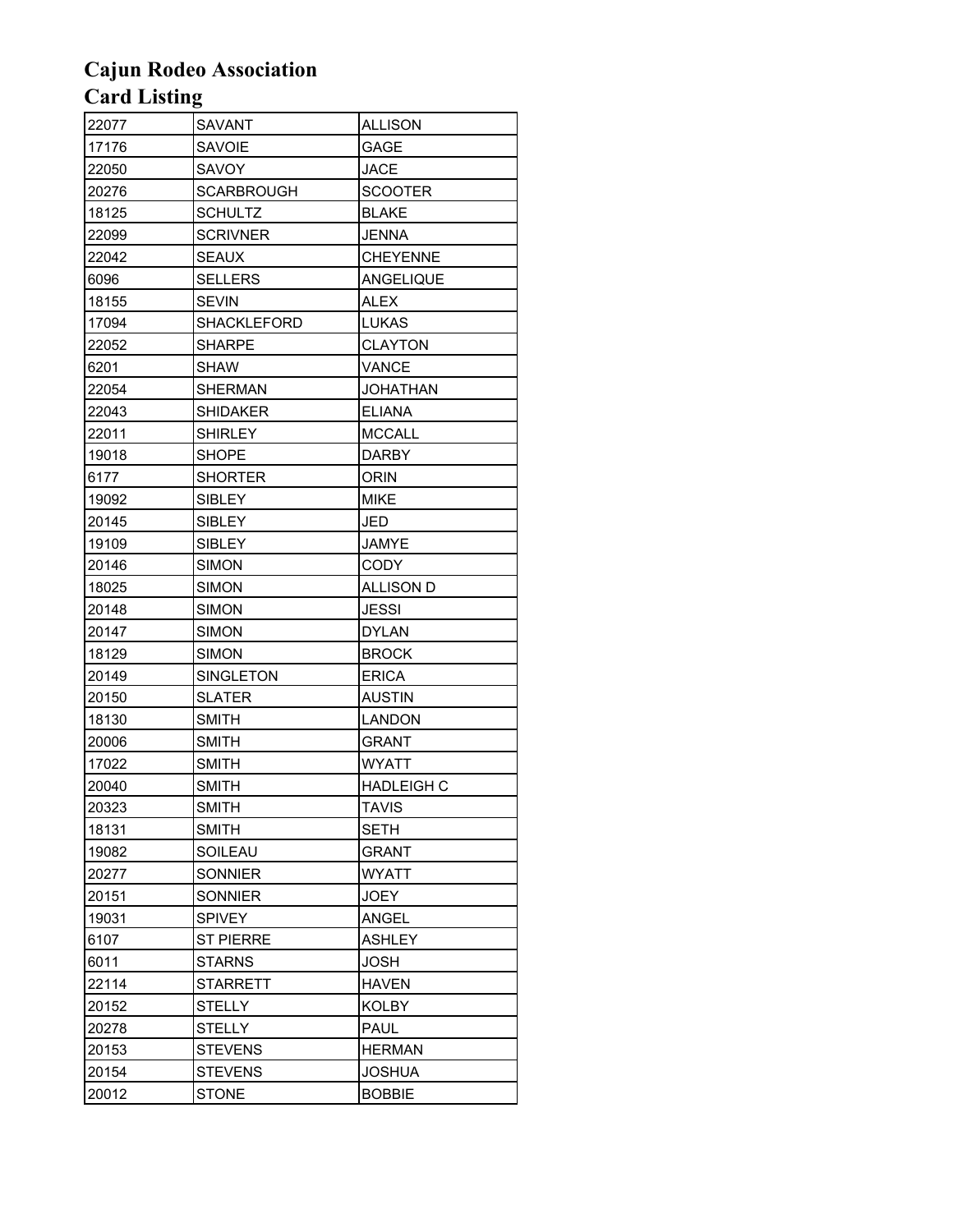| 22053 | STORMONT          | HOLLY                |
|-------|-------------------|----------------------|
| 22032 | <b>STOTTS</b>     | <b>LAUREN</b>        |
| 18225 | <b>SULLIVAN</b>   | <b>SHELBY</b>        |
| 19154 | <b>SUMMERS</b>    | JODIE                |
| 19068 | SUTHERLAND        | <b>WILL</b>          |
| 20014 | <b>SUTTON</b>     | <b>KLAIRE</b>        |
| 18156 | <b>SWAIN</b>      | R 'DRE'              |
| 19143 | <b>TATE</b>       | CRYSTAL              |
| 19142 | <b>TATE</b>       | <b>RICHARD</b>       |
| 20155 | <b>TATE</b>       | <b>KRISTOPHER</b>    |
| 20156 | <b>TEMPLE</b>     | JESS                 |
| 20219 | <b>TERRO</b>      | <b>DYLAN</b>         |
| 20157 | <b>THERIOT</b>    | TAYLOR               |
| 22048 | THERIOT           | KRYSTA               |
| 6041  | <b>THERIOT</b>    | <b>KENDALL</b>       |
| 20189 | <b>THERIOT</b>    | <b>MIA</b>           |
| 6105  | <b>THERIOT</b>    | JUSTIN               |
| 6067  | <b>THIBODAUX</b>  | SARA                 |
| 6033  | <b>THIBODAUX</b>  | CHAD                 |
| 18134 | <b>THIBODEAUX</b> | WESLEY               |
| 20054 | <b>THIBODEAUX</b> | OLIVIA               |
| 20053 | THIBODEAUX        | LANE                 |
| 22059 | THIBODEAUX        | <b>ISABELLE</b>      |
| 22047 | <b>THOMAS</b>     | <b>HEATHER</b>       |
| 20158 | THOMPSON          | B.J.                 |
| 20159 | THOMPSON          | <b>JAMES 'TJ'</b>    |
| 6144  | <b>TITTLE</b>     | <b>RYAN</b>          |
| 20160 | TOUCHET           | STACY                |
| 20203 | <b>TOUPS</b>      | <b>WARREN</b>        |
| 19217 | <b>TOWLES</b>     | KYLE                 |
| 20195 | <b>TOWNSEND</b>   | <b>JACOB</b>         |
| 20196 | <b>TOWNSEND</b>   | JOSEPH 'J.C.'        |
| 19243 | <b>TRAHAN</b>     | WILLIAM              |
| 20161 | <b>TRAHAN</b>     | <b>JACQUES</b>       |
| 22003 | <b>TRAHAN</b>     | ADELE                |
| 20041 | <b>TRAHAN</b>     | AMBER                |
| 20242 | TRAUB             | <b>JAMES MICHAEL</b> |
| 6092  | <b>TREGRE</b>     | <b>DUSTIN</b>        |
| 6187  | TREST             | <b>DAWSON</b>        |
| 17058 | <b>TRICHE</b>     | TY.                  |
| 20017 | <b>TROSCLAIR</b>  | <b>JACE</b>          |
| 20214 | <b>TRUJILLO</b>   | <b>EDUARDO</b>       |
| 20208 | TRUJILLO          | <b>FRANCISCO</b>     |
| 19180 | <b>TULLOS</b>     | CAMERON              |
| 19181 | <b>TULLOS</b>     | <b>KACE</b>          |